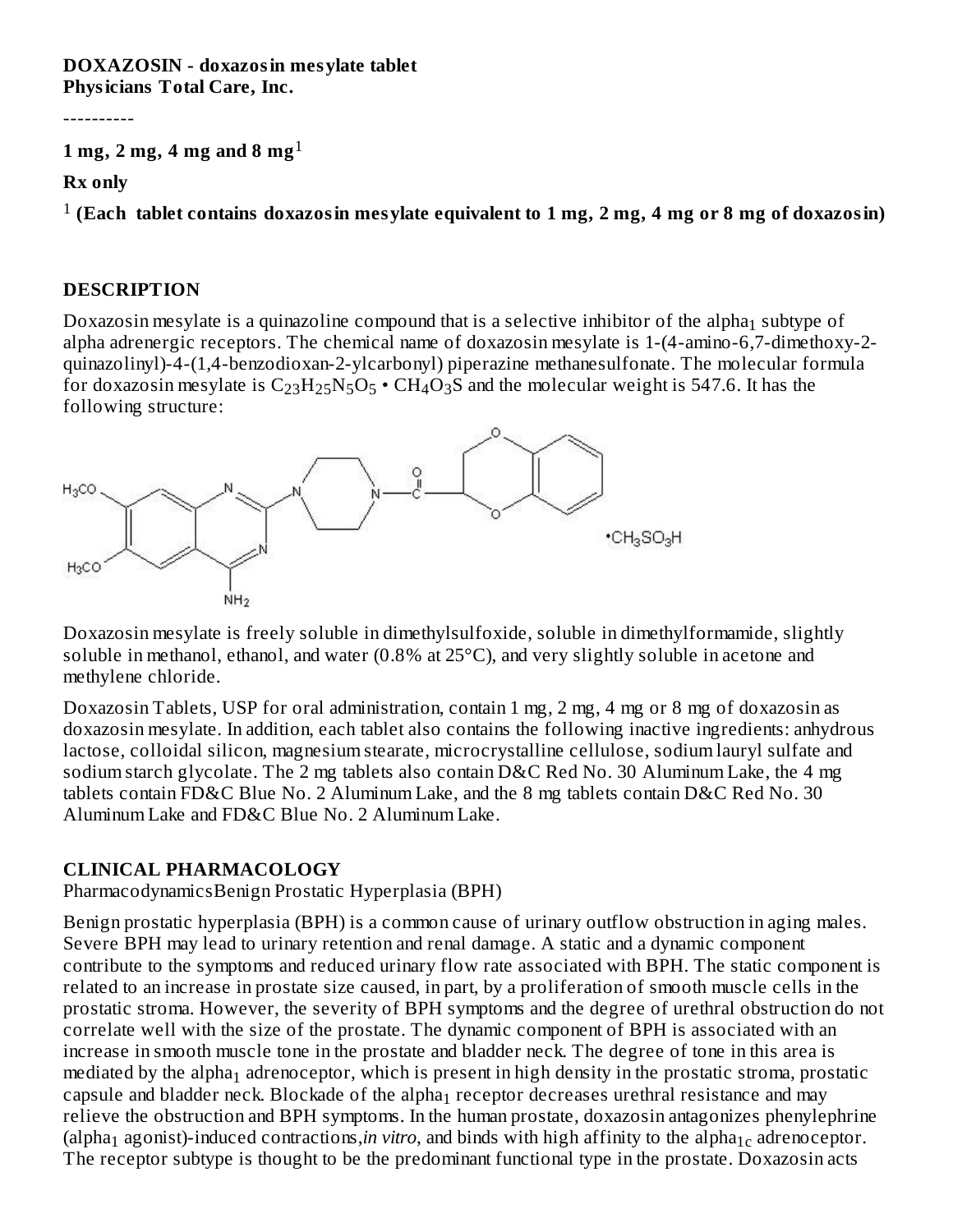within 1 to 2 weeks to decrease the severity of BPH symptoms and improve urinary flow rate. Since alpha $_1$  adrenoceptors are of low density in the urinary bladder (apart from the bladder neck), doxazosin should maintain bladder contractility.

The efficacy of doxazosin was evaluated extensively in over 900 patients with BPH in double-blind, placebo-controlled trials. Doxazosin treatment was superior to placebo in improving patient symptoms and urinary flow rate. Significant relief with doxazosin was seen as early as one week into the treatment regimen, with doxazosin treated patients ( $N = 173$ ) showing a significant ( $p \le 0.01$ ) increase in maximum flow rate of 0.8 mL/sec compared to a decrease of 0.5 mL/sec in the placebo group ( $N = 41$ ). In longterm studies improvement was maintained for up to 2 years of treatment. In 66 to 71% of patients, improvements above baseline were seen in both symptoms and maximum urinary flow rate.

In three placebo-controlled studies of 14 to 16 weeks duration obstructive symptoms (hesitation, intermittency, dribbling, weak urinary stream, incomplete emptying of the bladder) and irritative symptoms (nocturia, daytime frequency, urgency, burning) of BPH were evaluated at each visit by patient-assessed symptom questionnaires. The bothersomeness of symptoms was measured with a modified Boyarsky questionnaire. Symptom severity/frequency was assessed using a modified Boyarsky questionnaire or an AUA-based questionnaire. Uroflowmetric evaluations were performed at times of peak (2 to 6 hours post-dose) and/or trough (24 hours post-dose) plasma concentrations of doxazosin.

The results from the three placebo-controlled studies ( $N = 609$ ) showing significant efficacy with 4 mg and 8 mg doxazosin are summarized in Table 1. In all three studies, doxazosin resulted in statistically significant relief of obstructive and irritative symptoms compared to placebo. Statistically significant improvements of 2.3 to 3.3 mL/sec in maximum flow rate were seen with doxazosin in Studies 1 and 2, compared to 0.1 to 0.7 mL/sec with placebo.

TABLE 1 SUMMARY OF EFFECTIVENESS DATA IN PLACEBO-CONTROLLED TRIALS

|                                                                                                                                                                                     | <b>MAXIMUM FLOW</b><br><b>SYMPTOM SCORE®</b><br><b>RATE</b><br>(mL/sec) |                   |                          |    |                                 |                          |                |         |                          |                 |
|-------------------------------------------------------------------------------------------------------------------------------------------------------------------------------------|-------------------------------------------------------------------------|-------------------|--------------------------|----|---------------------------------|--------------------------|----------------|---------|--------------------------|-----------------|
|                                                                                                                                                                                     |                                                                         | <b>MEAN</b>       | <b>MEAN</b> <sup>b</sup> |    | <b>MEAN</b>                     | <b>MEAN</b> <sup>c</sup> |                |         | <b>STUDY 2</b>           |                 |
|                                                                                                                                                                                     |                                                                         | <b>N BASELINE</b> |                          |    | <b>CHANGE N BASELINE CHANGE</b> |                          |                |         | <b>Maximum Flow Rate</b> |                 |
| STUDY 1                                                                                                                                                                             |                                                                         |                   |                          |    |                                 |                          |                |         |                          | $3.3***$        |
| (Titration to maximum<br>dose of 8 mg) <sup>e</sup>                                                                                                                                 |                                                                         |                   |                          |    |                                 |                          | $3 -$          |         |                          |                 |
| Placebo                                                                                                                                                                             | 47                                                                      | 15.6              | $-2.3$                   | 41 | 9.7                             | $+0.7$                   | $\overline{2}$ |         | $2.3*$                   |                 |
| Doxazosin                                                                                                                                                                           | 49                                                                      | 14.5              | $-4.9**$                 | 41 | 9.8                             | $+2.9**$                 |                |         |                          |                 |
| <b>STUDY 2</b>                                                                                                                                                                      |                                                                         |                   |                          |    |                                 |                          |                |         |                          |                 |
| (Titration to fixed<br>dose-14 weeks) <sup>d</sup>                                                                                                                                  |                                                                         |                   |                          |    |                                 |                          |                | 0.1     |                          |                 |
| Placebo                                                                                                                                                                             | 37                                                                      | 20.7              | $-2.5$                   | 30 | 10.6                            | $+0.1$                   |                |         |                          |                 |
| Doxazosin 4 mg                                                                                                                                                                      | 38                                                                      | 21.2              | $-5.0**$                 | 32 | 9.8                             | $+2.3*$                  |                |         |                          |                 |
| Doxazosin 8 mg                                                                                                                                                                      | 42                                                                      | 19.9              | $-4.2*$                  | 36 | 10.5                            | $+3.3**$                 | -2             |         |                          |                 |
| <b>STUDY 3</b><br>(Titration to fixed<br>dose-12 weeks)                                                                                                                             |                                                                         |                   |                          |    |                                 |                          | -3             | $-2.5$  |                          |                 |
| Placebo                                                                                                                                                                             | 47                                                                      | 14.9              | $-4.7$                   | 44 | 9.9                             | $+2.1$                   | $-4$           |         |                          |                 |
| Doxazosin 4 mg<br>a AUA questionnaire (range 0 to 30) in studies 1 and 3.<br>Modified Boyarsky Questionnaire (range 7 to 39) in study 2.                                            | 46                                                                      | 16.6              | $-6.1*$                  | 46 | 9.6                             | $+2.6$                   | $-5$           |         | $-5.0**$                 | $-4.2*$         |
| <sup>b</sup> Change is to endpoint.                                                                                                                                                 |                                                                         |                   |                          |    |                                 |                          |                |         | <b>Symptom Score</b>     |                 |
| <sup>c</sup> Change is to fixed-dose efficacy phase, 22 to 26 hours post-dose<br>for studies 1 and 3 and 2 to 6 hours post-dose for study 2.<br>Charles in businessenging with DDLL |                                                                         |                   |                          |    |                                 |                          |                | Placebo | 4 mg                     | 8 <sub>mg</sub> |

<sup>d</sup>Study in hypertensives with BPH

<sup>e</sup>36 patients received a dose of 8 mg doxazosin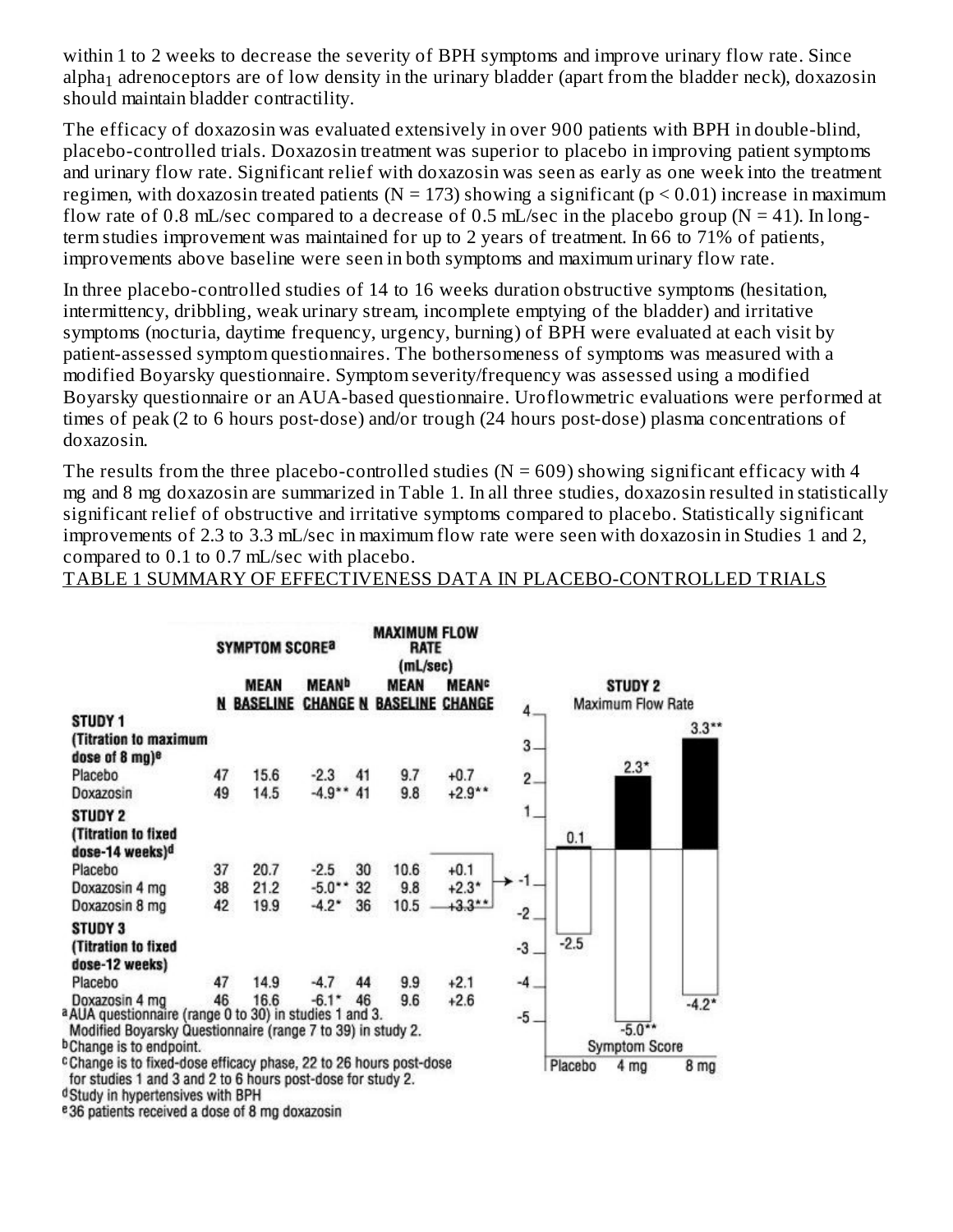In one fixed dose study (Study 2) doxazosin therapy (4 to 8 mg, once daily) resulted in a significant and sustained improvement in maximum urinary flow rate of 2.3 to 3.3 mL/sec (Table 1) compared to placebo (0.1 mL/sec). In this study, the only study in which weekly evaluations were made, significant improvement with doxazosin vs. placebo was seen after one week. The proportion of patients who responded with a maximum flow rate improvement of  $\geq 3$  mL/sec was significantly larger with doxazosin (34 to 42%) than placebo (13 to 17%). A significantly greater improvement was also seen in average flow rate with doxazosin (1.6 mL/sec) than with placebo (0.2 mL/sec). The onset and time course of symptom relief and increased urinary flow from Study 1 are illustrated in Figure 1.

\*p < 0.05 Compared to Placebo;

+p < 0.05 Compared to Baseline; Doxazosin Titration to Maximum of 8 mg.

In BPH patients ( $N = 450$ ) treated for up to 2 years in open-label studies, doxazosin therapy resulted in significant improvement above baseline in urinary flow rates and BPH symptoms. The significant effects of doxazosin were maintained over the entire treatment period.

Although blockade of alpha $_{\rm 1}$  adrenoceptors also lowers blood pressure in hypertensive patients with increased peripheral vascular resistance, doxazosin treatment of normotensive men with BPH did not result in a clinically significant blood pressure lowering effect (Table 2). The proportion of normotensive patients with a sitting systolic blood pressure less than 90 mmHg and/or diastolic blood pressure less than 60 mmHg at any time during treatment with doxazosin 1 to 8 mg once daily was 6.7% with doxazosin and not significantly different (statistically) from that with placebo (5%).

| <b>TABLE 2 Mean Changes in Blood Pressure from Baseline to the Mean</b> |
|-------------------------------------------------------------------------|
| of the Final Efficacy Phase in Normotensives (Diastolic BP < 90 mmHg)   |
| in Two Double-blind, Placebo-Controlled U.S. Studies with Doxazosin 1   |
| to 8 mg once daily.                                                     |

|                    | <b>PLACEBO</b>  | $(N=85)$ | <b>DOXAZOSIN</b><br>$(N=183)$ |         |  |
|--------------------|-----------------|----------|-------------------------------|---------|--|
| Sitting BP (mmHg)  | <b>Baseline</b> | Change   | <b>Baseline</b>               | Change  |  |
| Systolic           | 128.4           | $-1.4$   | 128.8                         | $-4.9*$ |  |
| Diastolic          | 79.2            | $-1.2$   | 79.6                          | $-2.4*$ |  |
| Standing BP (mmHg) | <b>Baseline</b> | Change   | <b>Baseline</b>               | Change  |  |
| Systolic           | 128.5           | $-0.6$   | 128.5                         | $-5.3*$ |  |
| Diastolic          | 80.5            | $-0.7$   | 80.4                          | $-2.6*$ |  |

 $*_p$   $\leq$  0.05 compared to placebo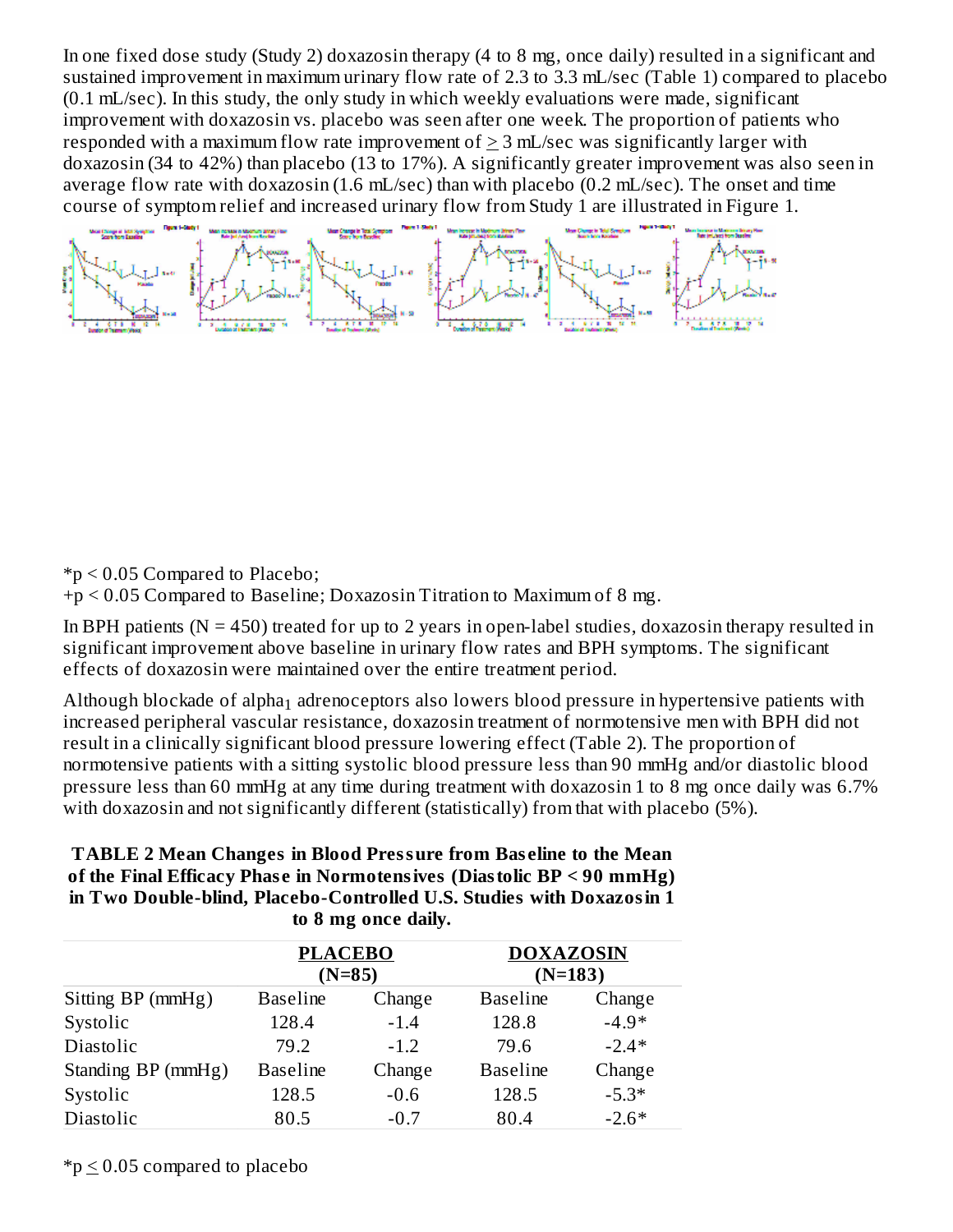### Hypertension

The mechanism of action of doxazosin mesylate is selective blockade of the alpha $_1$  (postjunctional) subtype of adrenergic receptors. Studies in normal human subjects have shown that doxazosin competitively antagonized the pressor effects of phenylephrine (an alpha $_1$  agonist) and the systolic pressor effect of norepinephrine. Doxazosin and prazosin have similar abilities to antagonize phenylephrine. The antihypertensive effect of doxazosin results from a decrease in systemic vascular resistance. The parent compound doxazosin is primarily responsible for the antihypertensive activity. The low plasma concentrations of known active and inactive metabolites of doxazosin (2-piperazinyl, 6' and 7'-hydroxy and 6- and 7-O-desmethyl compounds) compared to parent drug indicate that the contribution of even the most potent compound (6'-hydroxy) to the antihypertensive effect of doxazosin in man is probably small. The 6'- and 7'-hydroxy metabolites have demonstrated antioxidant properties at concentrations of 5 mcM, *in vitro*.

Administration of doxazosin results in a reduction in systemic vascular resistance. In patients with hypertension there is little change in cardiac output. Maximum reductions in blood pressure usually occur 2 to 6 hours after dosing and are associated with a small increase in standing heart rate. Like other alpha $_{\rm 1}$ -adrenergic blocking agents, doxazosin has a greater effect on blood pressure and heart rate in the standing position.

In a pooled analysis of placebo-controlled hypertension studies with about 300 hypertensive patients per treatment group, doxazosin, at doses of 1 to 16 mg given once daily, lowered blood pressure at 24 hours by about 10/8 mmHg compared to placebo in the standing position and about 9/5 mmHg in the supine position. Peak blood pressure effects (1 to 6 hours) were larger by about 50 to 75% (i.e., trough values were about 55 to 70% of peak effect), with the larger peak-trough differences seen in systolic pressures. There was no apparent difference in the blood pressure response of caucasians and blacks or of patients above and below age 65. In these predominantly normocholesterolemic patients doxazosin produced small reductions in total serum cholesterol (2 to 3%), LDL cholesterol (4%), and a similarly small increase in HDL/total cholesterol ratio (4%). The clinical significance of these findings is uncertain. In the same patient population, patients receiving doxazosin gained a mean of 0.6 kg compared to a mean loss of 0.1 kg for placebo patients. **Pharmacokinetics** 

After oral administration of therapeutic doses, peak plasma levels of doxazosin mesylate occur at about 2 to 3 hours. Bioavailability is approximately 65%, reflecting first pass metabolism of doxazosin by the liver. The effect of food on the pharmacokinetics of doxazosin was examined in a crossover study with 12 hypertensive subjects. Reductions of 18% in mean maximum plasma concentration and 12% in the area under the concentration-time curve occurred when doxazosin was administered with food. Neither of these differences was statistically or clinically significant.

Doxazosin is extensively metabolized in the liver, mainly by O-demethylation of the quinazoline nucleus or hydroxylation of the benzodioxan moiety. Although several active metabolites of doxazosin have been identified, the pharmacokinetics of these metabolites have not been characterized. In a study of two subjects administered radiolabelled doxazosin 2 mg orally and 1 mg intravenously on two separate occasions, approximately 63% of the dose was eliminated in the feces and 9% of the dose was found in the urine. On average only 4.8% of the dose was excreted as unchanged drug in the feces and only a trace of the total radioactivity in the urine was attributed to unchanged drug. At the plasma concentrations achieved by therapeutic doses approximately 98% of the circulating drug is bound to plasma proteins.

Plasma elimination of doxazosin is biphasic, with a terminal elimination half-life of about 22 hours. Steady-state studies in hypertensive patients given doxazosin doses of 2 to 16 mg once daily showed linear kinetics and dose proportionality. In two studies, following the administration of 2 mg orally once daily, the mean accumulation ratios (steady-state AUC vs. first dose AUC) were 1.2 and 1.7. Enterohepatic recycling is suggested by secondary peaking of plasma doxazosin concentrations.

In a crossover study in 24 normotensive subjects, the pharmacokinetics and safety of doxazosin were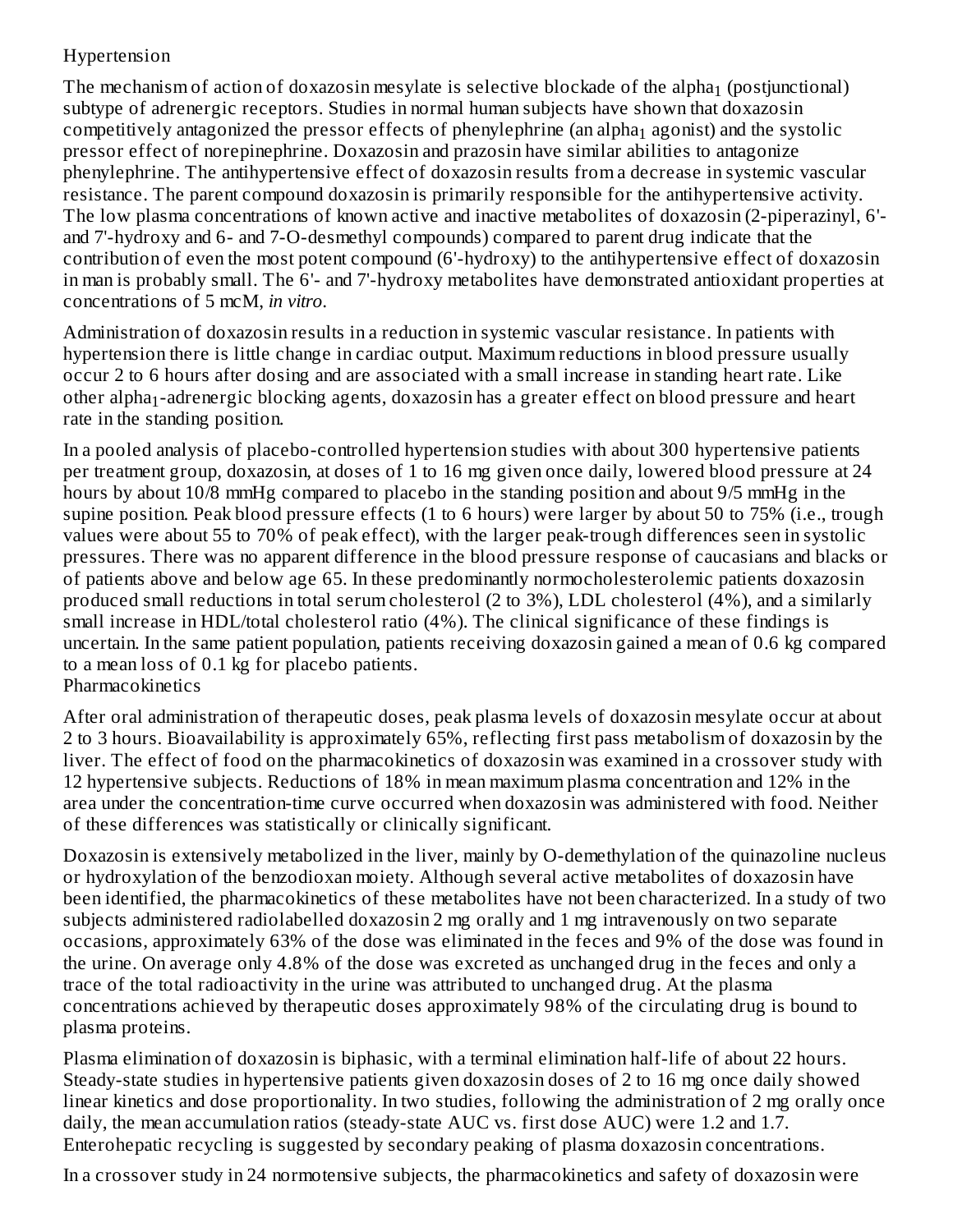shown to be similar with morning and evening dosing regimens. The area under the curve after morning dosing was, however, 11% less than that after evening dosing and the time to peak concentration after evening dosing occurred significantly later than that after morning dosing (5.6 hr vs. 3.5 hr).

The pharmacokinetics of doxazosin in young  $($  < 65 years) and elderly  $($   $\geq$  65 years) subjects were similar for plasma half-life values and oral clearance. Pharmacokinetic studies in elderly patients and patients with renal impairment have shown no significant alterations compared to younger patients with normal renal function. Administration of a single 2 mg dose to patients with cirrhosis (Child-Pugh Class A) showed a 40% increase in exposure to doxazosin. There are only limited data on the effects of drugs known to influence the hepatic metabolism of doxazosin [e.g., cimetidine (see PRECAUTIONS)]. As with any drug wholly metabolized by the liver, use of doxazosin in patients with altered liver function should be undertaken with caution.

In two placebo-controlled studies, of normotensive and hypertensive BPH patients, in which doxazosin was administered in the morning and the titration interval was two weeks and one week, respectively, trough plasma concentrations of doxazosin were similar in the two populations. Linear kinetics and dose proportionality were observed.

### **INDICATIONS AND USAGE**

Benign Prostatic Hyperplasia (BPH)

Doxazosin tablets are indicated for the treatment of both the urinary outflow obstruction and obstructive and irritative symptoms associated with BPH: obstructive symptoms (hesitation, intermittency, dribbling, weak urinary stream, incomplete emptying of the bladder) and irritative symptoms (nocturia, daytime frequency, urgency, burning). Doxazosin may be used in all BPH patients whether hypertensive or normotensive. In patients with hypertension and BPH, both conditions were effectively treated with doxazosin monotherapy. Doxazosin provides rapid improvement in symptoms and urinary flow rate in 66 to 71% of patients. Sustained improvements with doxazosin were seen in patients treated for up to 14 weeks in double-blind studies and up to 2 years in open-label studies. Hypertension

Doxazosin tablets are also indicated for the treatment of hypertension. Doxazosin may be used alone or in combination with diuretics, beta-adrenergic blocking agents, calcium channel blockers or angiotensin-converting enzyme inhibitors.

### **CONTRAINDICATIONS**

Doxazosin tablets are contraindicated in patients with a known sensitivity to quinazolines (e.g., prazosin, terazosin), doxazosin, or any of the inert ingredients.

### **WARNINGS**

Syncope and "First-dose" Effect

**Doxazosin, like other alpha-adrenergic blocking agents, can caus e marked hypotension, especially in the upright position, with syncope and other postural symptoms such as dizziness. Marked orthostatic effects are most common with the first dos e but can also occur when there is a dosage increas e, or if therapy is interrupted for more than a few days. To decreas e the likelihood of excessive hypotension and syncope, it is ess ential that treatment be initiated with the** 1 mg dose. The 2, 4, and 8 mg tablets are not for initial therapy. Dosage should then be adjusted **slowly (s ee DOSAGE AND ADMINISTRATION s ection) with evaluations and increas es in dos e every two weeks to the recommended dos e. Additional antihypertensive agents should be added with caution.**

**Patients being titrated with doxazosin should be cautioned to avoid situations where injury could**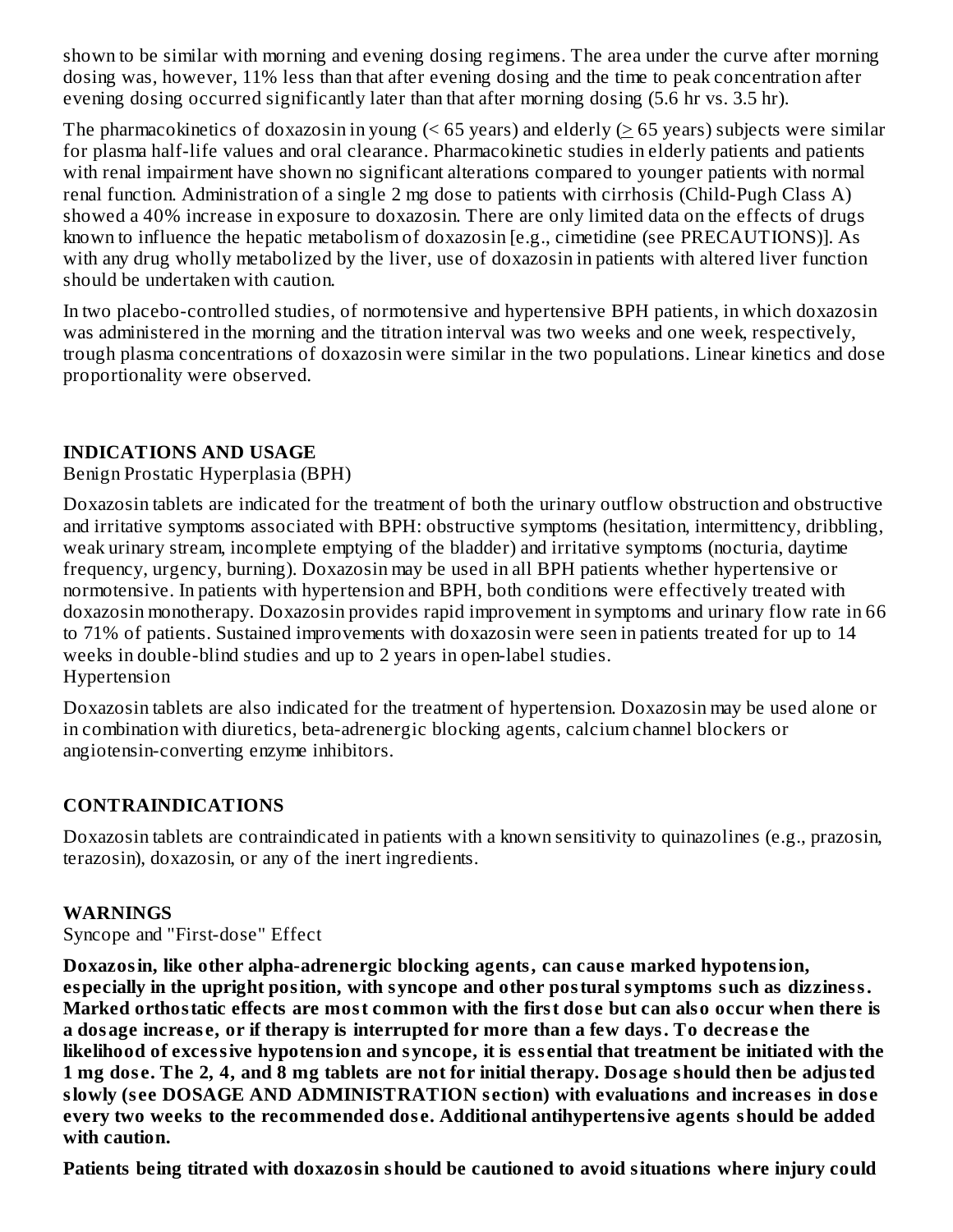### **result should syncope occur, during both the day and night.**

In an early investigational study of the safety and tolerance of increasing daily doses of doxazosin in normotensives beginning at 1 mg/day, only 2 of 6 subjects could tolerate more than 2 mg/day without experiencing symptomatic postural hypotension. In another study of 24 healthy normotensive male subjects receiving initial doses of 2 mg/day of doxazosin, seven (29%) of the subjects experienced symptomatic postural hypotension between 0.5 and 6 hours after the first dose necessitating termination of the study. In this study, 2 of the normotensive subjects experienced syncope. Subsequent trials in hypertensive patients always began doxazosin dosing at 1 mg/day resulting in a 4% incidence of postural side effects at 1 mg/day with no cases of syncope.

In multiple dose clinical trials in hypertension involving over 1,500 hypertensive patients with dose titration every one to two weeks, syncope was reported in 0.7% of patients. None of these events occurred at the starting dose of 1 mg and 1.2% (8/664) occurred at 16 mg/day.

In placebo-controlled, clinical trials in BPH, 3 out of 665 patients (0.5%) taking doxazosin reported syncope. Two of the patients were taking 1 mg doxazosin, while one patient was taking 2 mg doxazosin when syncope occurred. In the open-label, long-term extension follow-up of approximately 450 BPH patients, there were 3 reports of syncope (0.7%). One patient was taking 2 mg, one patient was taking 8 mg and one patient was taking 12 mg when syncope occurred. In a clinical pharmacology study, one subject receiving 2 mg experienced syncope.

### **If syncope occurs, the patient should be placed in a recumbent position and treated supportively as necessary.**

Priapism

Rarely (probably less frequently than once in every several thousand patients), alpha $_1$  antagonists, including doxazosin, have been associated with priapism (painful penile erection, sustained for hours and unrelieved by sexual intercourse or masturbation). Because this condition can lead to permanent impotence if not promptly treated, patients must be advised about the seriousness of the condition (see PRECAUTIONS: Information for Patients).

### **PRECAUTIONS**

### GeneralProstate Cancer

Carcinoma of the prostate causes many of the symptoms associated with BPH and the two disorders frequently co-exist. Carcinoma of the prostate should therefore be ruled out prior to commencing therapy with doxazosin.

#### Cataract Surgery

Intraoperative Floppy Iris Syndrome (IFIS) has been observed during cataract surgery in some patients on or previously treated with alpha $_1$  blockers. This variant of small pupil syndrome is characterized by the combination of a flaccid iris that billows in response to intraoperative irrigation currents, progressive intraoperative miosis despite preoperative dilation with standard mydriatic drugs, and potential prolapse of the iris toward the phacoemulsification incisions. The patient's surgeon should be prepared for possible modifications to their surgical technique, such as the utilization of iris hooks, iris dilator rings, or viscoelastic substances. There does not appear to be a benefit of stopping alpha $_{\rm 1}$ blocker therapy prior to cataract surgery. Orthostatic Hypotension

While syncope is the most severe orthostatic effect of doxazosin, other symptoms of lowered blood pressure, such as dizziness, lightheadedness, or vertigo can occur, especially at initiation of therapy or at the time of dose increases.

#### Hypertension

These symptoms were common in clinical trials in hypertension, occurring in up to 23% of all patients treated and causing discontinuation of therapy in about 2%.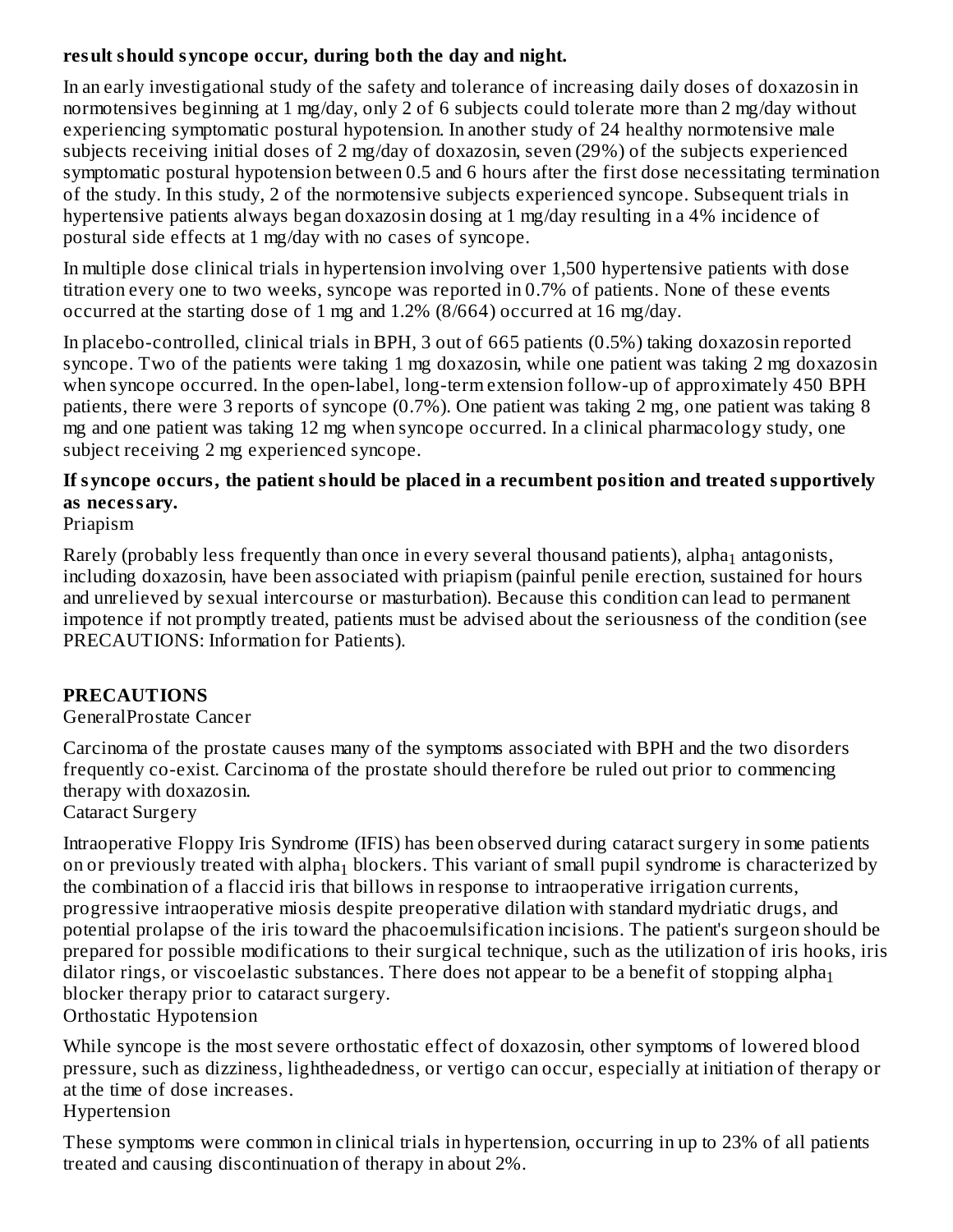In placebo-controlled titration trials in hypertension, orthostatic effects were minimized by beginning therapy at 1 mg per day and titrating every two weeks to 2, 4, or 8 mg per day. There was an increased frequency of orthostatic effects in patients given 8 mg or more, 10%, compared to 5% at 1 to 4 mg and 3% in the placebo group.

Benign Prostatic Hyperplasia

In placebo-controlled trials in BPH, the incidence of orthostatic hypotension with doxazosin was 0.3% and did not increase with increasing dosage (to 8 mg/day). The incidence of discontinuations due to hypotensive or orthostatic symptoms was 3.3% with doxazosin and 1% with placebo. The titration interval in these studies was one to two weeks.

Patients in occupations in which orthostatic hypotension could be dangerous should be treated with particular caution. As alpha $_1$  antagonists can cause orthostatic effects, it is important to evaluate standing blood pressure two minutes after standing and patients should be advised to exercise care when arising from a supine or sitting position.

If hypotension occurs, the patient should be placed in the supine position and, if this measure is inadequate, volume expansion with intravenous fluids or vasopressor therapy may be used. A transient hypotensive response is not a contraindication to further doses of doxazosin. Information for Patients

## **(See Patient Leaflet)**

Patients should be made aware of the possibility of syncopal and orthostatic symptoms, especially at the initiation of therapy, and urged to avoid driving or hazardous tasks for 24 hours after the first dose, after a dosage increase, and after interruption of therapy when treatment is resumed. They should be cautioned to avoid situations where injury could result should syncope occur during initiation of doxazosin therapy. They should also be advised of the need to sit or lie down when symptoms of lowered blood pressure occur, although these symptoms are not always orthostatic, and to be careful when rising from a sitting or lying position. If dizziness, lightheadedness, or palpitations are bothersome they should be reported to the physician, so that dose adjustment can be considered. Patients should also be told that drowsiness or somnolence can occur with doxazosin or any selective alpha $_{\rm 1}$ adrenoceptor antagonist, requiring caution in people who must drive or operate heavy machinery.

Patients should be advised about the possibility of priapism as a result of treatment with alpha $_{\rm 1}$ antagonists. Patients should know that this adverse event is very rare. If they experience priapism, it should be brought to immediate medical attention for if not treated promptly it can lead to permanent erectile dysfunction (impotence).

Drug/Laboratory Test Interactions

Doxazosin does not affect the plasma concentration of prostate specific antigen in patients treated for up to 3 years. Both doxazosin, an alpha $_1$  inhibitor, and finasteride, a 5-alpha reductase inhibitor, are highly protein bound and hepatically metabolized. There is no definitive controlled clinical experience on the concomitant use of alpha $_1$  inhibitors and 5-alpha reductase inhibitors at this time. Impaired Liver Function

Doxazosin should be administered with caution to patients with evidence of impaired hepatic function or to patients receiving drugs known to influence hepatic metabolism (see CLINICAL PHARMACOLOGY). Leukopenia/Neutropenia

Analysis of hematologic data from hypertensive patients receiving doxazosin in controlled hypertension clinical trials showed that the mean WBC ( $N = 474$ ) and mean neutrophil counts ( $N = 419$ ) were decreased by 2.4% and 1%, respectively, compared to placebo, a phenomenon seen with other alpha blocking drugs. In BPH patients the incidence of clinically significant WBC abnormalities was 0.4% (2/459) with doxazosin and 0% (0/147) with placebo, with no statistically significant difference between the two treatment groups. A search through a data base of 2,400 hypertensive patients and 665 BPH patients revealed 4 hypertensives in which drug-related neutropenia could not be ruled out and one BPH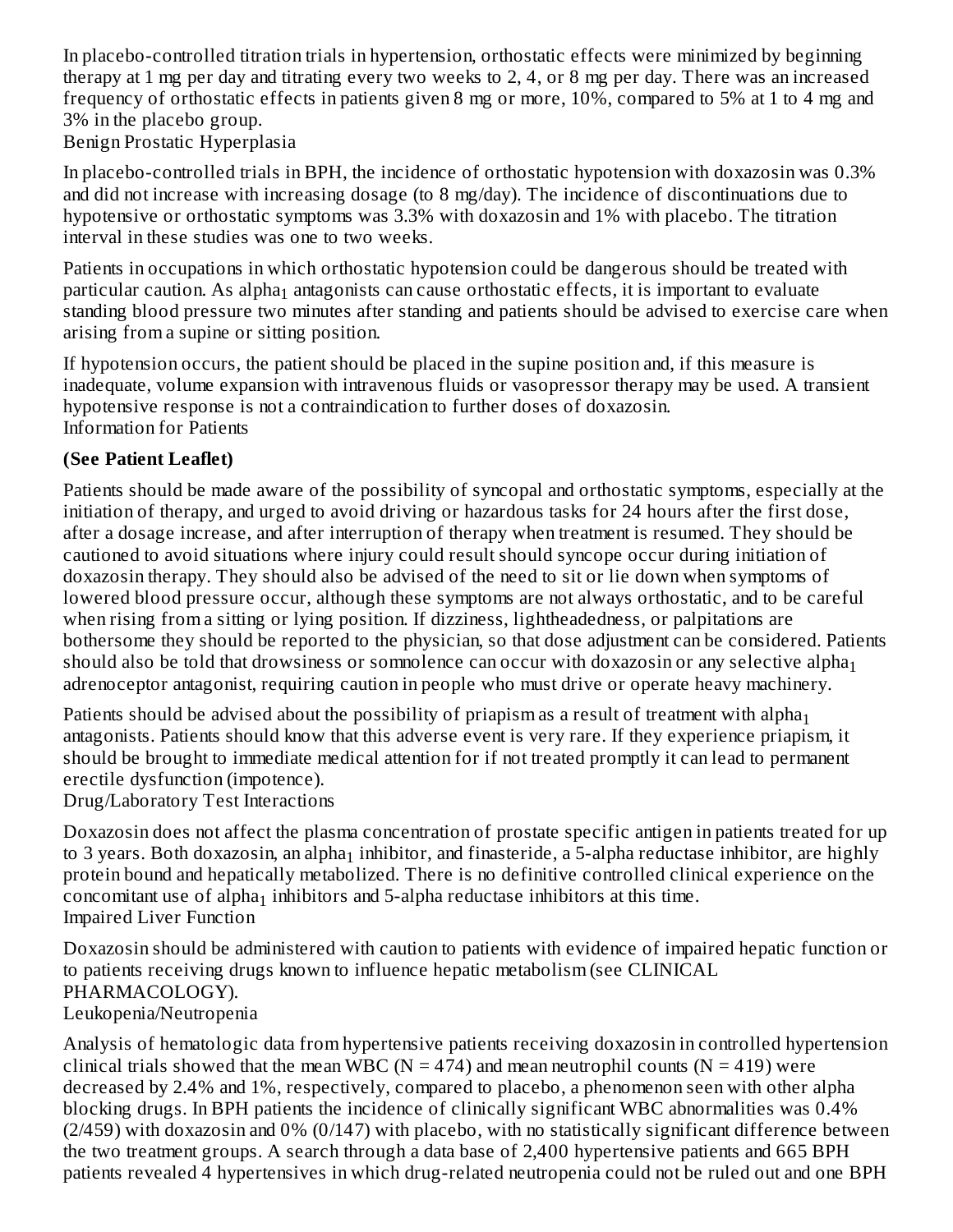patient in which drug-related leukopenia could not be ruled out. Two hypertensives had a single low value on the last day of treatment. Two hypertensives had stable, non-progressive neutrophil counts in the 1000/ $\text{mm}^3$  range over periods of 20 and 40 weeks. One BPH patient had a decrease from WBC count of 4800/mm<sup>3</sup> to 2700/mm<sup>3</sup> at the end of the study; there was no evidence of clinical impairment. In cases where follow-up was available the WBCs and neutrophil counts returned to normal after discontinuation of doxazosin. No patients became symptomatic as a result of the low WBC or neutrophil counts.

### Drug Interactions

Most (98%) of plasma doxazosin is protein bound. *In vitro* data in human plasma indicate that doxazosin has no effect on protein binding of digoxin, warfarin, phenytoin or indomethacin. There is no information on the effect of other highly plasma protein bound drugs on doxazosin binding. Doxazosin has been administered without any evidence of an adverse drug interaction to patients receiving thiazide diuretics, beta-blocking agents, and nonsteroidal anti-inflammatory drugs. In a placebo-controlled trial in normal volunteers, the administration of a single 1 mg dose of doxazosin on day 1 of a 4-day regimen of oral cimetidine (400 mg twice daily) resulted in a 10% increase in mean AUC of doxazosin ( $p = 0.006$ ), and a slight but not statistically significant increase in mean  $\rm{C_{max}}$  and mean half-life of doxazosin. The clinical significance of this increase in doxazosin AUC is unknown.

In clinical trials, doxazosin tablets have been administered to patients on a variety of concomitant medications; while no formal interaction studies have been conducted, no interactions were observed. Doxazosin tablets have been used with the following drugs or drug classes: 1) analgesic/antiinflammatory (e.g., acetaminophen, aspirin, codeine and codeine combinations, ibuprofen, indomethacin); 2) antibiotics (e.g., erythromycin, trimethoprim and sulfamethoxazole, amoxicillin); 3) antihistamines (e.g., chlorpheniramine); 4) cardiovascular agents (e.g., atenolol, hydrochlorothiazide, propranolol); 5) corticosteroids; 6) gastrointestinal agents (e.g., antacids); 7) hypoglycemics and endocrine drugs; 8) sedatives and tranquilizers (e.g., diazepam); 9) cold and flu remedies. Cardiac Toxicity in Animals

An increased incidence of myocardial necrosis or fibrosis was displayed by Sprague-Dawley rats after 6 months of dietary administration at concentrations calculated to provide 80 mg doxazosin/kg/day and after 12 months of dietary administration at concentrations calculated to provide 40 mg doxazosin/kg/day (AUC exposure in rats 8 times the human AUC exposure with a 12 mg/day therapeutic dose). Myocardial fibrosis was observed in both rats and mice treated in the same manner with 40 mg doxazosin/kg/day for 18 months (exposure 8 times human AUC exposure in rats and somewhat equivalent to human  $\rm{C_{max}}$  exposure in mice). No cardiotoxicity was observed at lower doses (up to  $10$ or 20 mg/kg/day, depending on the study) in either species. These lesions were not observed after 12 months of oral dosing in dogs at maximum doses of 20 mg/kg/day [maximum plasma concentrations (C $_{\rm max}$ ) in dogs 14 times the C $_{\rm max}$  exposure in humans receiving a 12 mg/day therapeutic dose] and in Wistar rats at doses of 100 mg/kg/day (C $_{\rm max}$  exposures 15 times human C $_{\rm max}$  exposure with a 12 mg/day therapeutic dose). There is no evidence that similar lesions occur in humans. Carcinogenesis, Mutagenesis, Impairment of Fertility

Chronic dietary administration (up to 24 months) of doxazosin mesylate at maximally tolerated doses of 40 mg/kg/day in rats and 120 mg/kg/day in mice revealed no evidence of carcinogenic potential. The highest doses evaluated in the rat and mouse studies are associated with AUCs (a measure of systemic exposure) that are 8 times and 4 times, respectively, the human AUC at a dose of 16 mg/day.

Mutagenicity studies revealed no drug- or metabolite-related effects at either chromosomal or subchromosomal levels.

Studies in rats showed reduced fertility in males treated with doxazosin at oral doses of 20 (but not 5 or 10) mg/kg/day, about 4 times the AUC exposures obtained with a 12 mg/day human dose. This effect was reversible within two weeks of drug withdrawal. There have been no reports of any effects of doxazosin on male fertility in humans.

PregnancyTeratogenic EffectsPregnancy Category C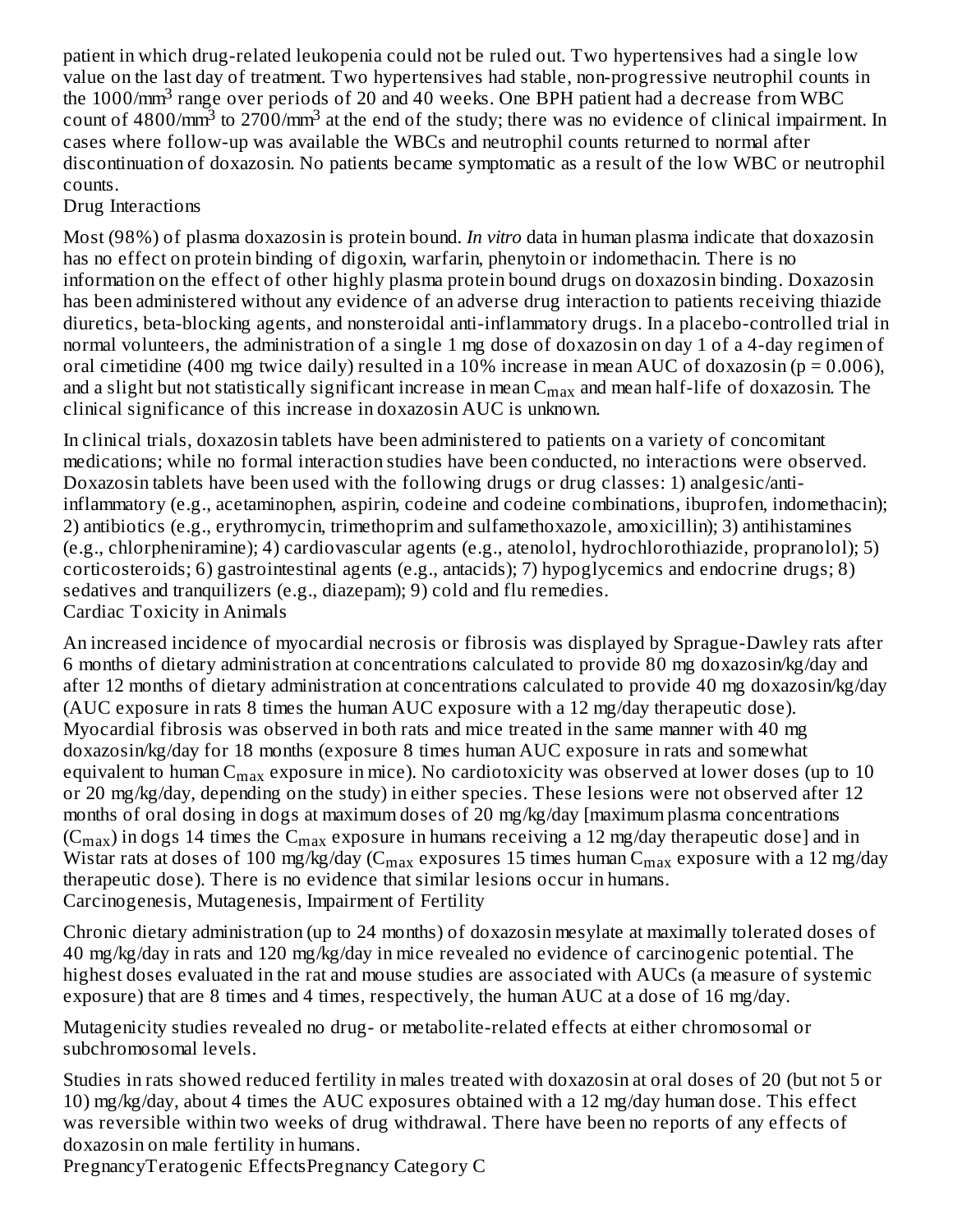Studies in pregnant rabbits and rats at daily oral doses of up to 41 and 20 mg/kg, respectively (plasma drug concentrations 10 and 4 times human  $\textsf{C}_{\max}$  and  $\textsf{AUC}$  exposures with a 12 mg/day therapeutic dose), have revealed no evidence of harm to the fetus. A dosage regimen of 82 mg/kg/day in the rabbit was associated with reduced fetal survival. There are no adequate and well-controlled studies in pregnant women. Because animal reproduction studies are not always predictive of human response, doxazosin should be used during pregnancy only if clearly needed.

Radioactivity was found to cross the placenta following oral administration of labeled doxazosin to pregnant rats.

Nonteratogenic Effects

In peri-postnatal studies in rats, postnatal development at maternal doses of 40 or 50 mg/kg/day of doxazosin (8 times human AUC exposure with a 12 mg/day therapeutic dose) was delayed as evidenced by slower body weight gain and a slightly later appearance of anatomical features and reflexes. Nursing Mothers

Studies in lactating rats given a single oral dose of 1 mg/kg of [2- $^{14}$ C]-doxazosin indicate that doxazosin accumulates in rat breast milk with a maximum concentration about 20 times greater than the maternal plasma concentration. It is not known whether this drug is excreted in human milk. Because many drugs are excreted in human milk, caution should be exercised when doxazosin is administered to a nursing mother.

Pediatric Use

The safety and effectiveness of doxazosin as an antihypertensive agent have not been established in pediatric patients.

Geriatric Use

The safety and effectiveness profile of doxazosin in BPH was similar in the elderly (age > 65 years) and younger (age  $\leq 65$  years) patients.

Clinical studies of doxazosin did not include sufficient numbers of subjects aged 65 and over to determine whether they respond differently from younger subjects. Other reported clinical experience has not identified differences in responses between the elderly and younger patients. In general, dose selection for an elderly patient should be cautious, usually starting at the low end of the dosing range, reflecting the greater frequency of decreased hepatic, renal, or cardiac function, and of concomitant disease or other drug therapy.

### **ADVERSE REACTIONS**

Benign Prostatic Hyperplasia

The incidence of adverse events has been ascertained from worldwide clinical trials in 965 BPH patients. The incidence rates presented below (Table 3) are based on combined data from seven placebo-controlled trials involving once daily administration of doxazosin in doses of 1 to 16 mg in hypertensives and 0.5 to 8 mg in normotensives. The adverse events when the incidence in the doxazosin group was at least 1% are summarized in Table 3. No significant difference in the incidence of adverse events compared to placebo was seen except for dizziness, fatigue, hypotension, edema and dyspnea. Dizziness and dyspnea appeared to be dose-related.

### **TABLE 3 ADVERSE REACTIONS DURING PLACEBO-CONTROLLED STUDIES**

| <b>BENIGN PROSTATIC HYPERPLASIA</b>                                                |      |      |  |  |  |
|------------------------------------------------------------------------------------|------|------|--|--|--|
| <b>DOXAZOSIN</b><br><b>PLACEBO</b><br><b>Body System</b><br>$(N=665)$<br>$(N=300)$ |      |      |  |  |  |
| <b>BODY AS A WHOLE</b>                                                             |      |      |  |  |  |
| Back pain                                                                          | 1.8% | 2.0% |  |  |  |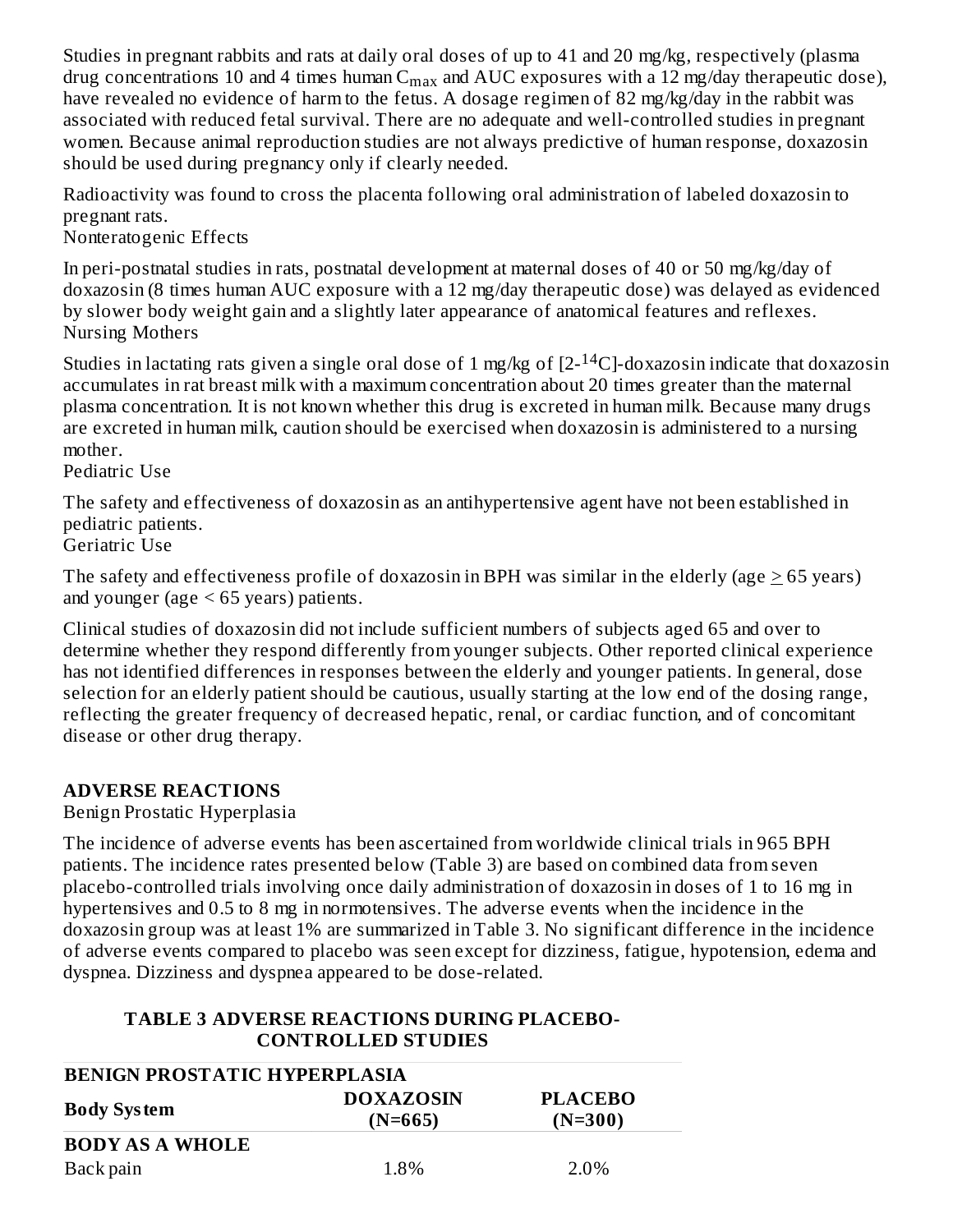| <b>Chest Pain</b>              | 1.2%     | 0.7% |
|--------------------------------|----------|------|
| Fatigue                        | 8.0%*    | 1.7% |
| Headache                       | 9.9%     | 9.0% |
| Influenza-like symptoms        | 1.1%     | 1.0% |
| Pain                           | 2.0%     | 1.0% |
| <b>CARDIOVASCULAR</b>          |          |      |
| <b>SYSTEM</b>                  |          |      |
| Hypotension                    | $1.7\%*$ | 0.0% |
| Palpitation                    | 1.2%     | 0.3% |
| <b>DIGESTIVE SYSTEM</b>        |          |      |
| Abdominal Pain                 | 2.4%     | 2.0% |
| Diarrhea                       | 2.3%     | 2.0% |
| Dyspepsia                      | 1.7%     | 1.7% |
| Nausea                         | 1.5%     | 0.7% |
| <b>METABOLIC AND</b>           |          |      |
| <b>NUTRITIONAL</b>             |          |      |
| <b>DISORDERS</b>               |          |      |
| Edema                          | $2.7\%*$ | 0.7% |
| <b>NERVOUS SYSTEM</b>          |          |      |
| Dizziness <sup>†</sup>         | 15.6%*   | 9.0% |
| Mouth Dry                      | 1.4%     | 0.3% |
| Somnolence                     | 3.0%     | 1.0% |
| <b>RESPIRATORY SYSTEM</b>      |          |      |
| Dyspnea                        | $2.6\%*$ | 0.3% |
| <b>Respiratory Disorder</b>    | 1.1%     | 0.7% |
| <b>SPECIAL SENSES</b>          |          |      |
| <b>Vision Abnormal</b>         | 1.4%     | 0.7% |
| <b>UROGENITAL SYSTEM</b>       |          |      |
| Impotence                      | 1.1%     | 1.0% |
| <b>Urinary Tract Infection</b> | 1.4%     | 2.3% |
| <b>SKIN &amp; APPENDAGES</b>   |          |      |
| Sweating Increased             | 1.1%     | 1.0% |
| <b>PSYCHIATRIC</b>             |          |      |
| <b>DISORDERS</b>               |          |      |
| Anxiety                        | 1.1%     | 0.3% |
| Insomnia                       | 1.2%     | 0.3% |

 $*_p \leq 0.05$  for treatment differences†Includes vertigo

In these placebo-controlled studies of 665 doxazosin patients, treated for a mean of 85 days, additional adverse reactions have been reported. These are less than 1% and not distinguishable from those that occurred in the placebo group. Adverse reactions with an incidence of less than 1% but of clinical interest are (doxazosin vs. placebo): *Cardiovascular System:* angina pectoris (0.6% vs. 0.7%), postural hypotension (0.3% vs. 0.3%), syncope (0.5% vs. 0.0%), tachycardia (0.9% vs. 0.0%); *Urogenital System:* dysuria (0.5% vs. 1.3%), and *Psychiatric Disorders:* libido decreased (0.8% vs. 0.3%). The safety profile in patients treated for up to three years was similar to that in the placebo-controlled studies.

The majority of adverse experiences with doxazosin were mild. Hypertension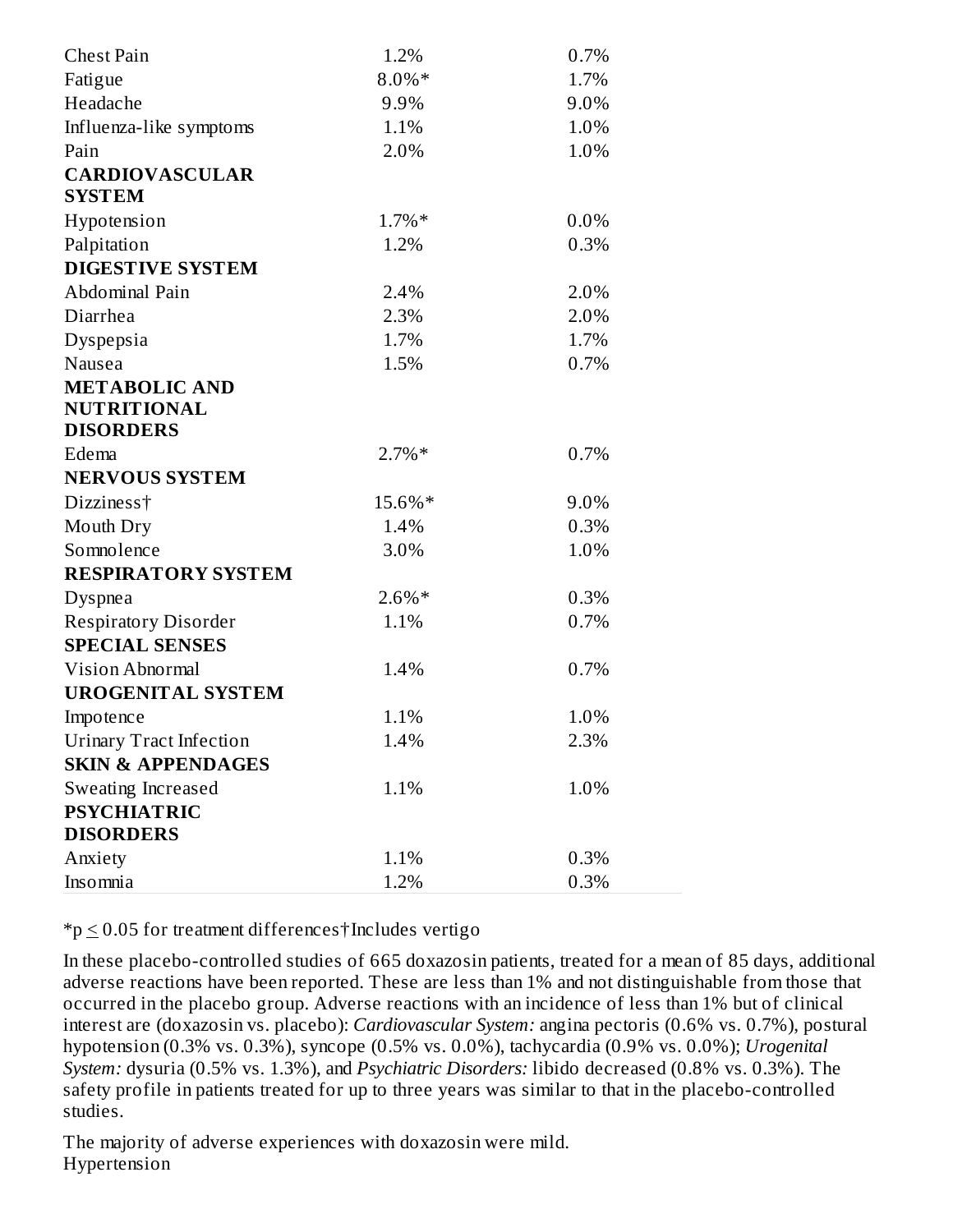Doxazosin mesylate has been administered to approximately 4,000 hypertensive patients, of whom 1,679 were included in the hypertension clinical development program. In that program, minor adverse effects were frequent, but led to discontinuation of treatment in only 7% of patients. In placebocontrolled studies adverse effects occurred in 49% and 40% of patients in the doxazosin and placebo groups, respectively, and led to discontinuation in 2% of patients in each group. The major reasons for discontinuation were postural effects (2%), edema, malaise/fatigue, and some heart rate disturbance, each about 0.7%.

In controlled hypertension clinical trials directly comparing doxazosin to placebo there was no significant difference in the incidence of side effects, except for dizziness (including postural), weight gain, somnolence and fatigue/malaise. Postural effects and edema appeared to be dose related. The prevalence rates presented below are based on combined data from placebo-controlled studies involving once daily administration of doxazosin at doses ranging from 1 to 16 mg. Table 4 summarizes those adverse experiences (possibly/probably related) reported for patients in these hypertension studies where the prevalence rate in the doxazosin group was at least 0.5% or where the reaction is of particular interest.

|                              | <b>HYPERTENSION</b> |                |  |
|------------------------------|---------------------|----------------|--|
|                              | <b>DOXAZOSIN</b>    | <b>PLACEBO</b> |  |
|                              | $(N=339)$           | $(N=336)$      |  |
| <b>CARDIOVASCULAR</b>        |                     |                |  |
| <b>SYSTEM</b>                |                     |                |  |
| <b>Dizziness</b>             | 19%                 | 9%             |  |
| Vertigo                      | 2%                  | 1%             |  |
| Postural Hypotension         | 0.3%                | 0%             |  |
| Edema                        | 4%                  | 3%             |  |
| Palpitation                  | 2%                  | 3%             |  |
| Arrhythmia                   | 1%                  | 0%             |  |
| Hypotension                  | 1%                  | 0%             |  |
| Tachycardia                  | 0.3%                | 1%             |  |
| Peripheral Ischemia          | 0.3%                | 0%             |  |
| <b>SKIN &amp; APPENDAGES</b> |                     |                |  |
| Rash                         | 1%                  | 1%             |  |
| Pruritus                     | 1%                  | 1%             |  |
| MUSCULOSKELETAL              |                     |                |  |
| <b>SYSTEM</b>                |                     |                |  |
| Arthralgia/Arthritis         | 1%                  | 0%             |  |
| <b>Muscle Weakness</b>       | 1%                  | 0%             |  |
| Myalgia                      | 1%                  | 0%             |  |
| <b>CENTRAL &amp;</b>         |                     |                |  |
| PERIPHERAL N.S.              |                     |                |  |
| Headache                     | 14%                 | 16%            |  |
| Paresthesia                  | 1%                  | 1%             |  |
| Kinetic Disorders            | 1%                  | 0%             |  |
| Ataxia                       | 1%                  | 0%             |  |
| Hypertonia                   | 1%                  | 0%             |  |
| <b>Muscle Cramps</b>         | 1%                  | 0%             |  |
| <b>AUTONOMIC</b>             |                     |                |  |

#### **TABLE 4 ADVERSE REACTIONS DURING PLACEBO-CONTROLLED STUDIES**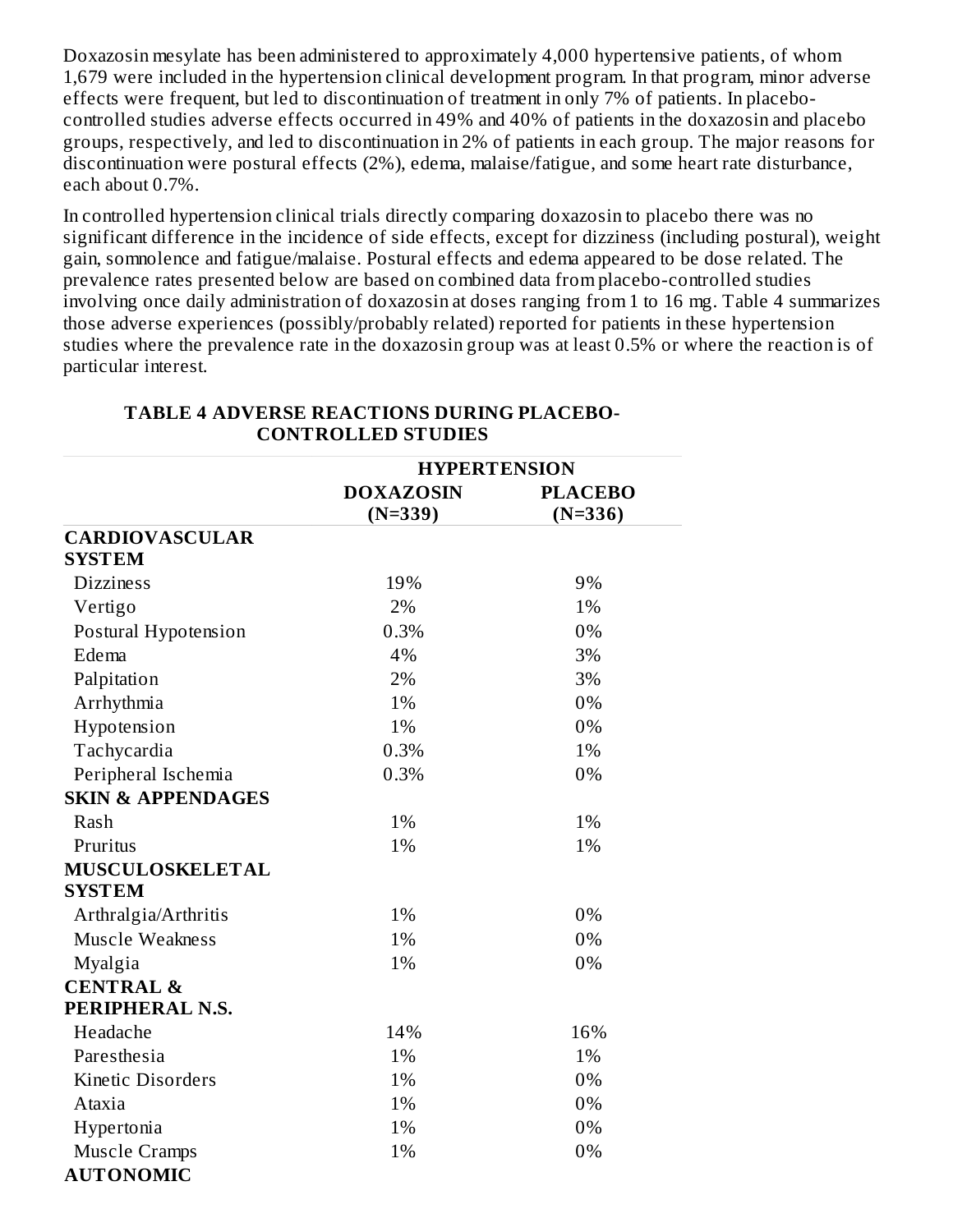| Mouth Dry                 | 2%  | 2%   |
|---------------------------|-----|------|
| Flushing                  | 1%  | 0%   |
| <b>SPECIAL SENSES</b>     |     |      |
| Vision Abnormal           | 2%  | 1%   |
| Conjunctivitis/Eye Pain   | 1%  | 1%   |
| Tinnitus                  | 1%  | 0.3% |
| <b>PSYCHIATRIC</b>        |     |      |
| Somnolence                | 5%  | 1%   |
| <b>Nervousness</b>        | 2%  | 2%   |
| Depression                | 1%  | 1%   |
| Insomnia                  | 1%  | 1%   |
| <b>Sexual Dysfunction</b> | 2%  | 1%   |
| <b>GASTROINTESTINAL</b>   |     |      |
| Nausea                    | 3%  | 4%   |
| Diarrhea                  | 2%  | 3%   |
| Constipation              | 1%  | 1%   |
| Dyspepsia                 | 1%  | 1%   |
| Flatulence                | 1%  | 1%   |
| Abdominal Pain            | 0%  | 2%   |
| Vomiting                  | 0%  | 1%   |
| <b>RESPIRATORY</b>        |     |      |
| Rhinitis                  | 3%  | 1%   |
| Dyspnea                   | 1%  | 1%   |
| Epistaxis                 | 1%  | 0%   |
| <b>URINARY</b>            |     |      |
| Polyuria                  | 2%  | 0%   |
| Urinary Incontinence      | 1%  | 0%   |
| Micturition Frequency     | 0%  | 2%   |
| <b>GENERAL</b>            |     |      |
| Fatigue/Malaise           | 12% | 6%   |
| <b>Chest Pain</b>         | 2%  | 2%   |
| Asthenia                  | 1%  | 1%   |
| Face Edema                | 1%  | 0%   |
| Pain                      | 2%  | 2%   |

Additional adverse reactions have been reported, but these are, in general, not distinguishable from symptoms that might have occurred in the absence of exposure to doxazosin. The following adverse reactions occurred with a frequency of between 0.5% and 1%: syncope, hypoesthesia, increased sweating, agitation, increased weight. The following additional adverse reactions were reported by < 0.5% of 3,960 patients who received doxazosin in controlled or open, short- or long-term clinical studies, including international studies. *Cardiovascular System:* angina pectoris, myocardial infarction, cerebrovascular accident; *Autonomic Nervous System:* pallor; *Metabolic:* thirst, gout, hypokalemia; *Hematopoietic:* lymphadenopathy, purpura; *Reproductive System:* breast pain; *Skin Disorders:* alopecia, dry skin, eczema; *Central Nervous System:* paresis, tremor, twitching, confusion, migraine, impaired concentration; *Psychiatric:* paroniria, amnesia, emotional lability, abnormal thinking, depersonalization; *Special Senses:* parosmia, earache, taste perversion, photophobia, abnormal lacrimation; *Gastrointestinal System:* increased appetite, anorexia, fecal incontinence, gastroenteritis; *Respiratory System:* bronchospasm, sinusitis, coughing, pharyngitis; *Urinary System:* renal calculus; *General Body System:* hot flushes, back pain, infection, fever/rigors, decreased weight, influenza-like symptoms.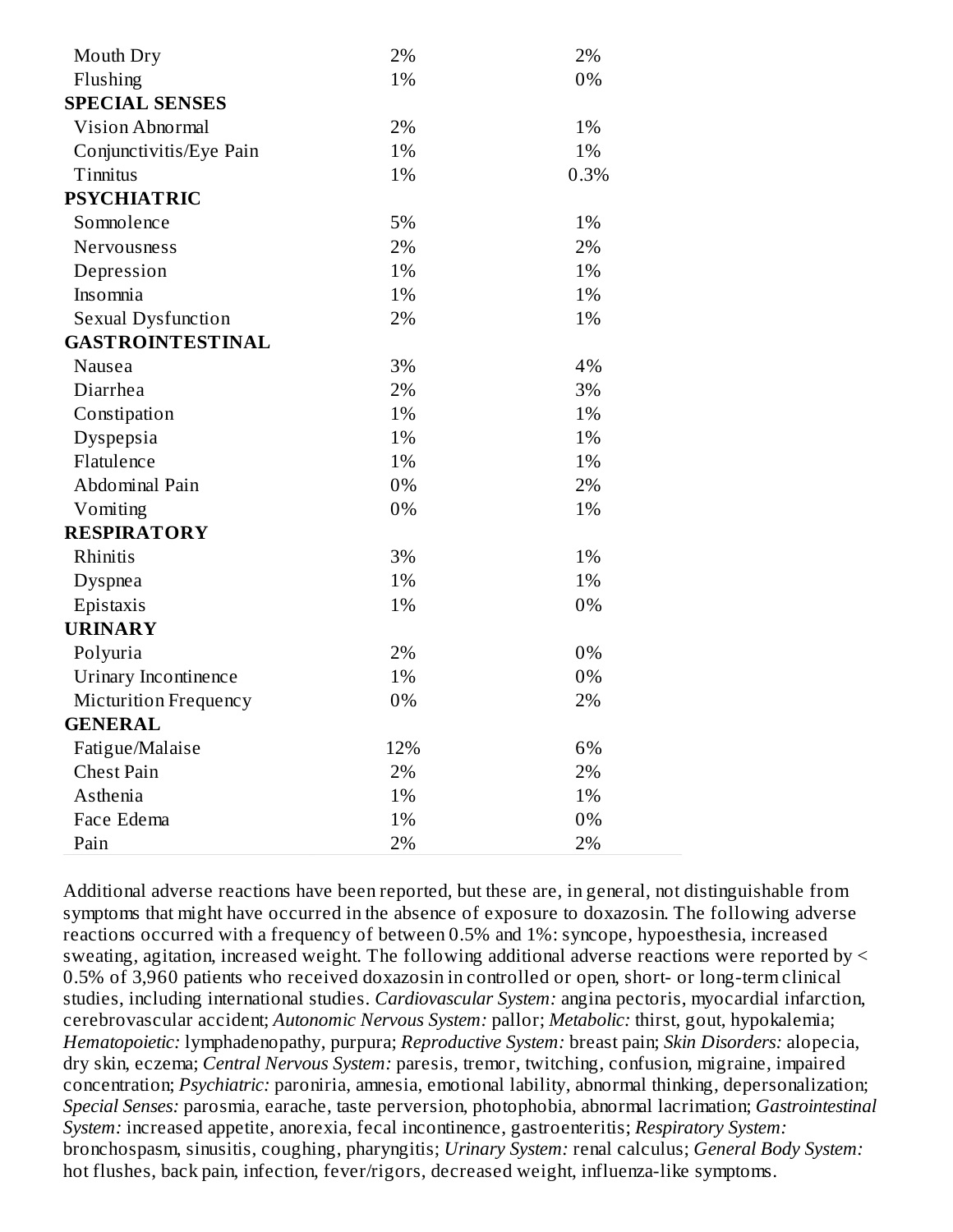Doxazosin has not been associated with any clinically significant changes in routine biochemical tests. No clinically relevant adverse effects were noted on serum potassium, serum glucose, uric acid, blood urea nitrogen, creatinine or liver function tests. Doxazosin has been associated with decreases in white blood cell counts (see PRECAUTIONS).

In post-marketing experience the following additional adverse reactions have been reported: *Autonomic Nervous System:* priapism; *Central Nervous System:* hypoesthesia; *Endocrine System:* gynecomastia; *Gastrointestinal System:* vomiting; *General Body System:* allergic reaction; *Heart Rate/Rhythm:* bradycardia; *Hematopoietic:* leukopenia, thrombocytopenia; *Liver/Biliary System:* hepatitis, hepatitis cholestatic; *Respiratory System:* bronchospasm aggravated; *Skin Disorders:* urticaria; *Special Senses:* Intraoperative Floppy Iris syndrome (see PRECAUTIONS: General: Cataract Surgery); *Urinary System:* hematuria, micturition disorder, micturition frequency, nocturia.

# **OVERDOSAGE**

Experience with doxazosin overdosage is limited. Two adolescents who each intentionally ingested 40 mg doxazosin with diclofenac or acetaminophen, were treated with gastric lavage with activated charcoal and made full recoveries. A two-year-old child who accidentally ingested 4 mg doxazosin was treated with gastric lavage and remained normotensive during the five-hour emergency room observation period. A six-month-old child accidentally received a crushed 1 mg tablet of doxazosin and was reported to have been drowsy. A 32-year-old female with chronic renal failure, epilepsy and depression intentionally ingested 60 mg doxazosin (blood level 0.9 mcg/mL; normal values in hypertensives =  $0.02$  mcg/mL); death was attributed to a grand mal seizure resulting from hypotension. A 39-year-old female who ingested 70 mg doxazosin, alcohol and flurazepam developed hypotension which responded to fluid therapy.

The oral  $\mathrm{LD}_{50}$  of doxazosin is greater than 1000 mg/kg in mice and rats. The most likely manifestation of overdosage would be hypotension, for which the usual treatment would be intravenous infusion of fluid. As doxazosin is highly protein bound, dialysis would not be indicated.

# **DOSAGE AND ADMINISTRATION**

**DOSAGE MUST BE INDIVIDUALIZED.** The initial dosage of doxazosin tablets in patients with hypertension and/or BPH is 1 mg given once daily in the a.m. or p.m. This starting dose is intended to minimize the frequency of postural hypotension and first dose syncope associated with doxazosin. Postural effects are most likely to occur between 2 and 6 hours after a dose. Therefore blood pressure measurements should be taken during this time period after the first dose and with each increase in dose. If doxazosin tablets administration is discontinued for several days, therapy should be restarted using the initial dosing regimen.

Benign Prostatic Hyperplasia 1 to 8 mg Once Daily

The initial dosage of doxazosin is 1 mg, given once daily in the a.m. or p.m. Depending on the individual patient's urodynamics and BPH symptomatology, dosage may then be increased to 2 mg and thereafter to 4 mg and 8 mg once daily, the maximum recommended dose for BPH. The recommended titration interval is 1 to 2 weeks. Blood pressure should be evaluated routinely in these patients. Hypertension 1 to 16 mg Once Daily

The initial dosage of doxazosin is 1 mg given once daily. Depending on the individual patient's standing blood pressure response (based on measurements taken at 2 to 6 hours post-dose and 24 hours postdose), dosage may then be increased to 2 mg and thereafter if necessary to 4 mg, 8 mg and 16 mg to achieve the desired reduction in blood pressure. **Increas es in dos e beyond 4 mg increas e the likelihood of excessive postural effects including syncope, postural dizziness/vertigo and postural** hypotension. At a titrated dose of 16 mg once daily the frequency of postural effects is about 12% **compared to 3% for placebo.**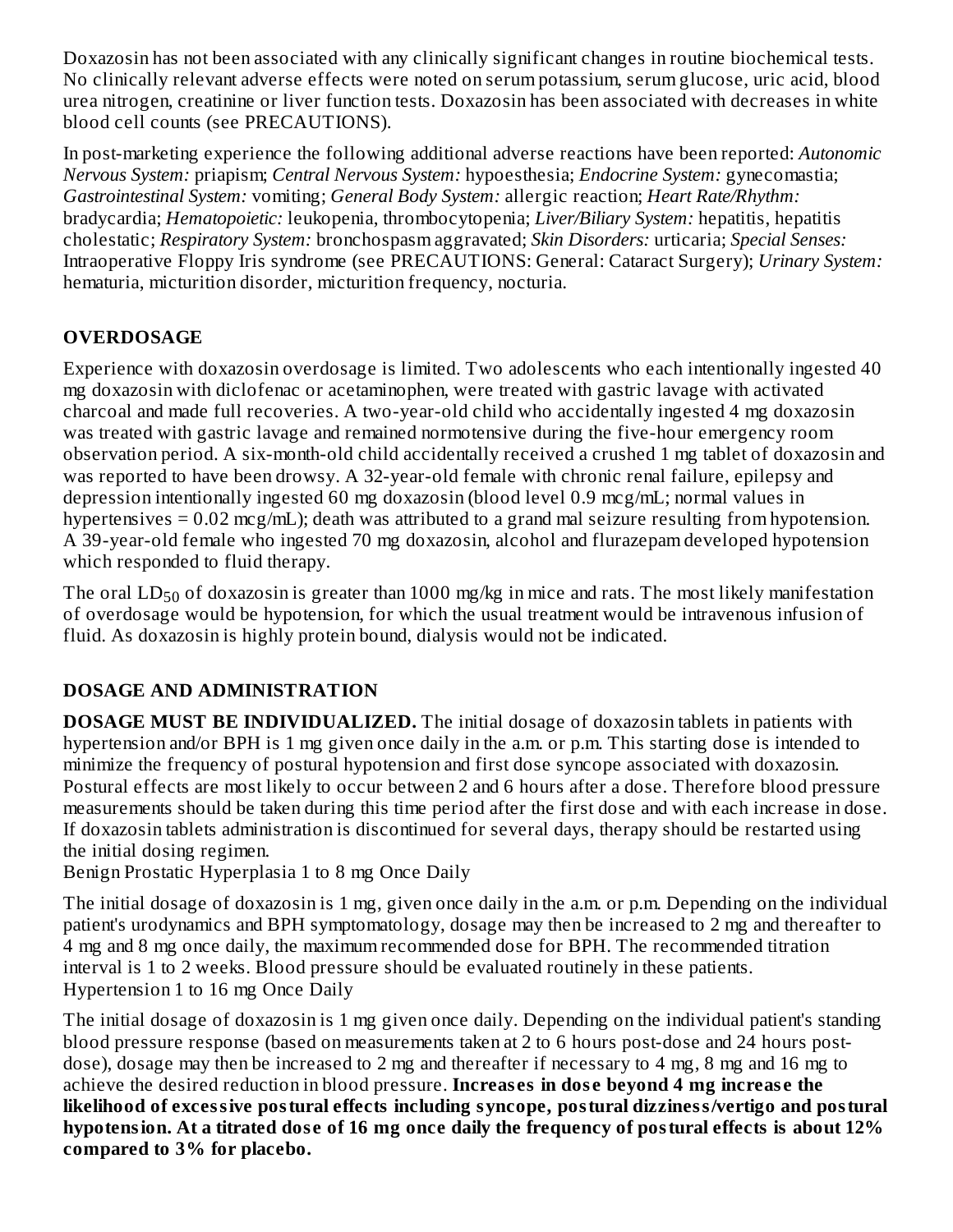#### **HOW SUPPLIED/STORAGE AND HANDLING**

Doxazosin Tablets, USP are available as tablets for oral administration. Each tablet contains doxazosin mesylate equivalent to 1 mg, 2 mg, 4 mg or 8 mg of doxazosin.

**1 mg:** The 1 mg are available as white to off-white, round, biconvex tablets debossed with **M** over **D9** on one side of the tablet and scored on the other side. They are available as follows:

| 30  | Bottles of NDC 54868-<br>4895-0 |
|-----|---------------------------------|
|     | Bottles of NDC 54868-           |
| 100 | 4895-1                          |

**2 mg:** The 2 mg are available as pink, round, biconvex tablets debossed with **M** over **D10** on one side of the tablet and scored on the other side. They are available as follows:

| Bottles of | <b>NDC 54868-</b> |
|------------|-------------------|
| 30         | 4801-0            |
| Bottles of | <b>NDC 54868-</b> |
| 60         | 4801-2            |
| Bottles of | NDC 54868-        |
| 90         | 4801-3            |
| Bottles of | NDC 54868-        |
| 100        | 4801-1            |
|            |                   |

**4 mg:** The 4 mg are available as blue, round, biconvex tablets debossed with **M** over **D11** on one side of the tablet and scored on the other side. They are available as follows:

| <b>Bottles of</b> | NDC 54868-        |
|-------------------|-------------------|
| 25                | 4802-3            |
| Bottles of        | NDC 54868-        |
| 30                | 4802-0            |
| Bottles of        | <b>NDC 54868-</b> |
| 60                | 4802-2            |
| <b>Bottles of</b> | NDC 54868-        |
| 90                | 4802-4            |
| Bottles of        | <b>NDC 54868-</b> |
| 100               | 4802-1            |

**8 mg:** The 8 mg are available as purple, round, biconvex tablets debossed with **M** over **D12** on one side of the tablet and scored on the other side. They are available as follows:

|            | Bottles of NDC 54868- |
|------------|-----------------------|
| 30         | 4767-0                |
| Bottles of | NDC 54868-            |
| 90         | 4767-2                |
| Bottles of | NDC 54868-            |
| 100        | 4767-1                |
|            |                       |

**Store at 20° to 25°C (68° to 77°F). [See USP for Controlled Room Temperature.]**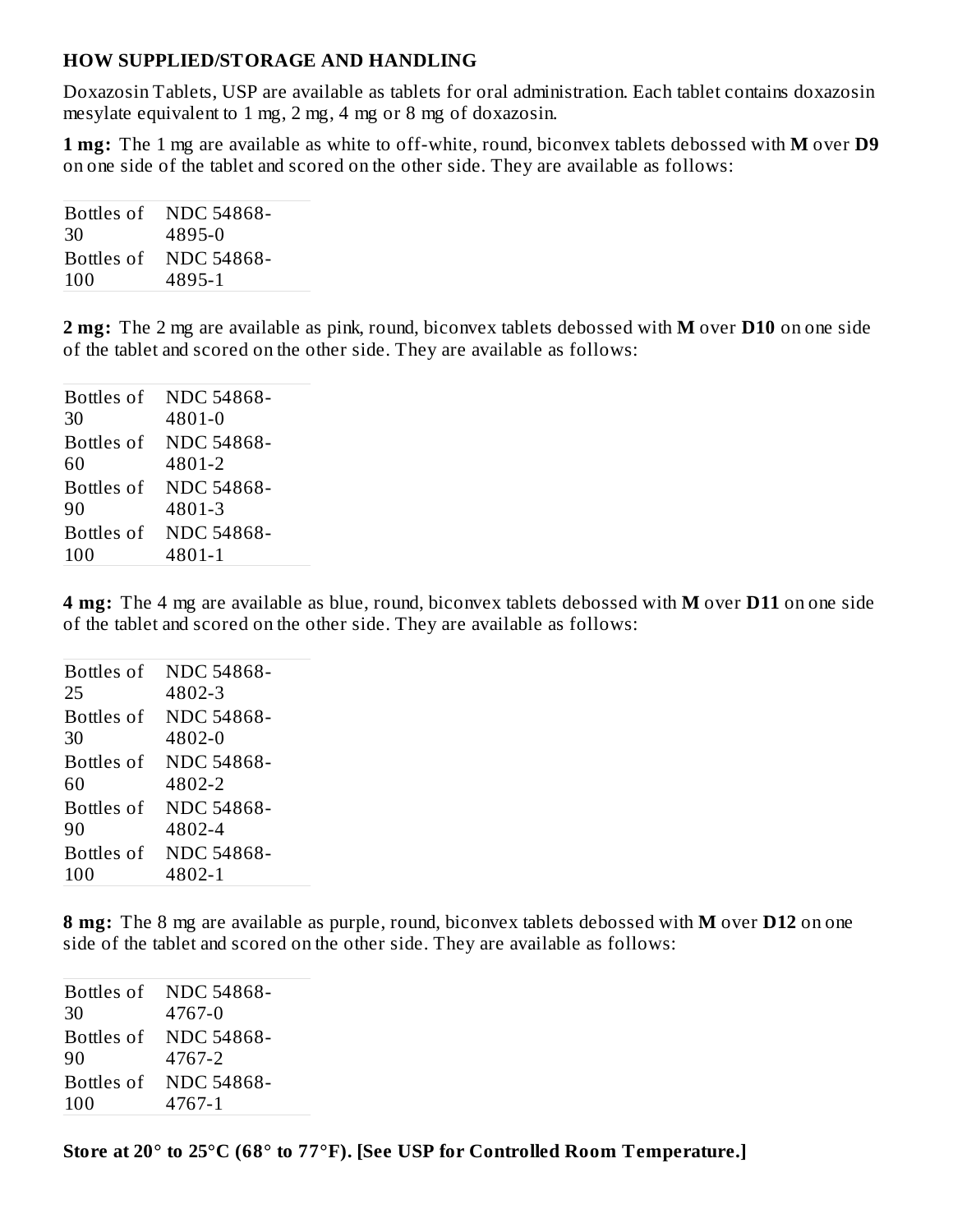Dispense in a tight, light-resistant container as defined in the USP using a child-resistant closure.

**PHARMACIST:** Detach Patient Information Leaflet at each perforation and give leaflet to patient.

Mylan Pharmaceuticals Inc. Morgantown, WV 26505

REVISED AUGUST 2007 DXZN:R6p

**Relabeling and Repackaging by:** Physicians Total Care, Inc. Tulsa, OK 74146

#### PATIENT INFORMATION ABOUT DOXAZOSIN TABLETS, USP FOR BENIGN PROSTATIC HYPERPLASIA (BPH)

Read this leaflet:

- before you start taking doxazosin.
- each time you get a new prescription.

You and your doctor should discuss this treatment and your (BPH) symptoms before you start taking doxazosin and at your regular checkups. This leaflet does NOT take the place of discussions with your doctor.

Doxazosin is used to treat both benign prostatic hyperplasia (BPH) and high blood pressure (hypertension). This leaflet describes doxazosin as treatment for BPH (although you may be taking doxazosin for both your BPH and high blood pressure).

**WHAT IS BPH:** BPH is an enlargement of the prostate gland. This gland surrounds the tube that drains the urine from the bladder. The symptoms of BPH can be caused by a tensing of the enlarged muscle in the prostate gland which blocks the passage of urine. This can lead to such symptoms as:

- a weak or start-and-stop stream when urinating
- a feeling that the bladder is not completely emptied after urination
- a delay or difficulty in the beginning of urination
- a need to urinate often during the day and especially at night
- a feeling that you must urinate immediately.

**TREATMENT OPTIONS FOR BPH:** The four main treatment options for BPH are:

- If you are not bothered by your symptoms, you and your doctor may decide on a program of "watchful waiting". It is not an active treatment like taking medication or surgery but involves having regular checkups to see if your condition is getting worse or causing problems.
- Treatment with doxazosin or other similar drugs. Doxazosin is the medication your doctor has prescribed for you. See " What Doxazosin Does", below.
- Treatment with the medication class of 5-alpha reductase inhibitors (e.g., finasteride). It can cause the prostate to shrink. It may take 6 months or more for the full benefit of finasteride to be seen.
- Various surgical procedures. Your doctor can describe these procedures to you. The best procedure for you depends on your BPH symptoms and medical condition.

**WHAT DOXAZOSIN DOES:** Doxazosin works on a specific type of muscle found in the prostate, causing it to relax. This in turn decreases the pressure within the prostate, thus improving the flow of urine and your symptoms.

Doxazosin helps relieve the symptoms of BPH (weak stream, start-and-stop stream, a feeling that your bladder is not completely empty, delay in beginning of urination, need to urinate often during the day and especially at night, and feeling that you must urinate immediately). It does not change the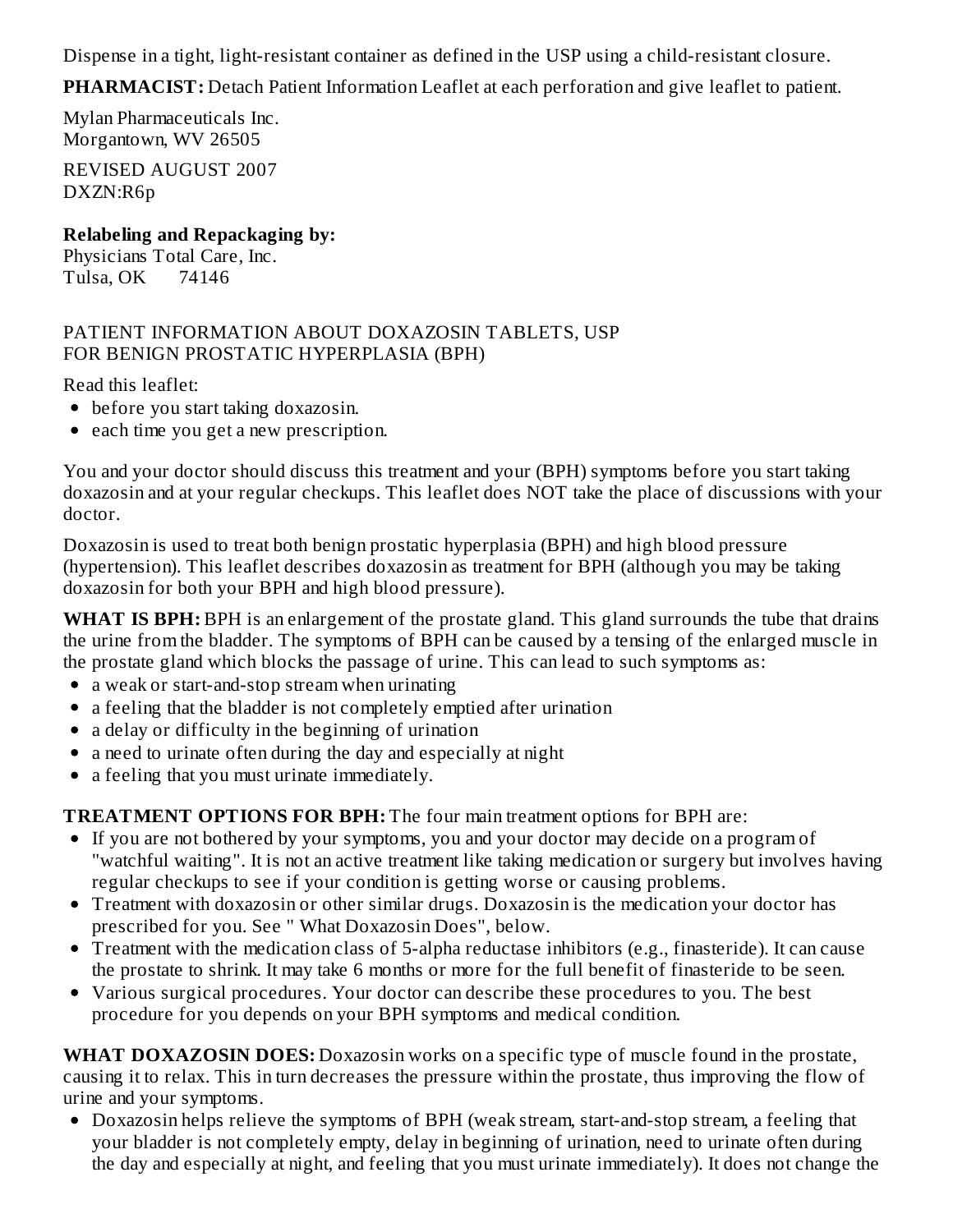size of the prostate. The prostate may continue to grow; however a large prostate is not necessarily related to more symptoms or to worse symptoms. Doxazosin can decrease your symptoms and improve urinary flow, without decreasing the size of the prostate.

- If doxazosin is helping you, you should notice an affect within 1 to 2 weeks after you start your medication. Doxazosin has been studied in over 900 patients for up to 2 years and the drug has been shown to continue to work during long-term treatment. Even though you take doxazosin and it may help you, doxazosin may not prevent the need for surgery in the future.
- Doxazosin does not affect PSA levels. PSA is the abbreviation for Prostate Specific Antigen. Your doctor may have done a blood test called PSA. You may want to ask your doctor more about this if you have had a PSA test done.

### **OTHER IMPORTANT FACTS:**

- You should see an improvement of your symptoms within 1 to 2 weeks. In addition to your other regular checkups you will need to continue seeing your doctor regularly to check your progress regarding your BPH and to monitor your blood pressure.
- Doxazosin Mesylate is not a treatment for prostate cancer. Your doctor has prescribed doxazosin for your BPH and not for prostate cancer; however, a man can have BPH and prostate cancer at the same time. Doctors usually recommend that men be checked for prostate cancer once a year when they turn 50 (or 40 if a family member has had prostate cancer). A higher incidence of prostate cancer has been noted in men of African-American descent. These checks should continue even if you are taking doxazosin.

#### **HOW TO TAKE DOXAZOSIN AND WHAT YOU SHOULD KNOW WHILE TAKING DOXAZOSIN FOR BPH: Doxazosin Can Caus e a Sudden Drop in Blood Pressure After the VERY FIRST DOSE.** You may feel dizzy, faint or "light-headed", especially after you stand up from a lying or sitting position. This is more likely to occur after you've taken the first few doses or if you increase your dose, but can occur at any time while you are taking the drug. It can also occur if you stop taking the drug and then restart treatment. If you feel very dizzy, faint or "light-headed" you should contact your doctor. Your doctor will discuss with you how often you need to visit and how often your blood pressure should be checked.

Your blood pressure should be checked when you start taking doxazosin even if you do not have high blood pressure (hypertension). Your doctor will discuss with you the details of how blood pressure is measured.

**Blood Pressure Measurement:** Whatever equipment is used, it is usual for your blood pressure to be measured in the following way: measure your blood pressure after lying quietly on your back for five minutes. Then, after standing for two minutes measure your blood pressure again. Your doctor will discuss with you what other times during the day your blood pressure should be taken, such as two to six hours after a dose, before bedtime or after waking up in the morning. Note that moderate to highintensity exercise can, over a period of time, lower your average blood pressure.

You can take doxazosin either in the morning or at bedtime and it will be equally effective. If you take doxazosin at bedtime but need to get up from bed to go to the bathroom, get up slowly and cautiously until you are sure how the medication affects you. It is important to get up slowly from a chair or bed at any time until you learn how you react to doxazosin. You should not drive or do any hazardous tasks until you are used to the effects of medication. If you begin to feel dizzy, sit or lie down until you feel better.

You will start with a 1 mg dose of doxazosin once daily. Then the once daily dose will be increased as your body gets used to the effects of the medication. Follow your doctor's instructions about how to take doxazosin. You must take it every day at the dose prescribed. Talk with your doctor if you don't take it for a few days for some reason; you may then need to restart the medication at a 1 mg dose. Increase your dose gradually and again be cautious about possible dizziness. Do not share doxazosin with anyone else; it was prescribed only for you.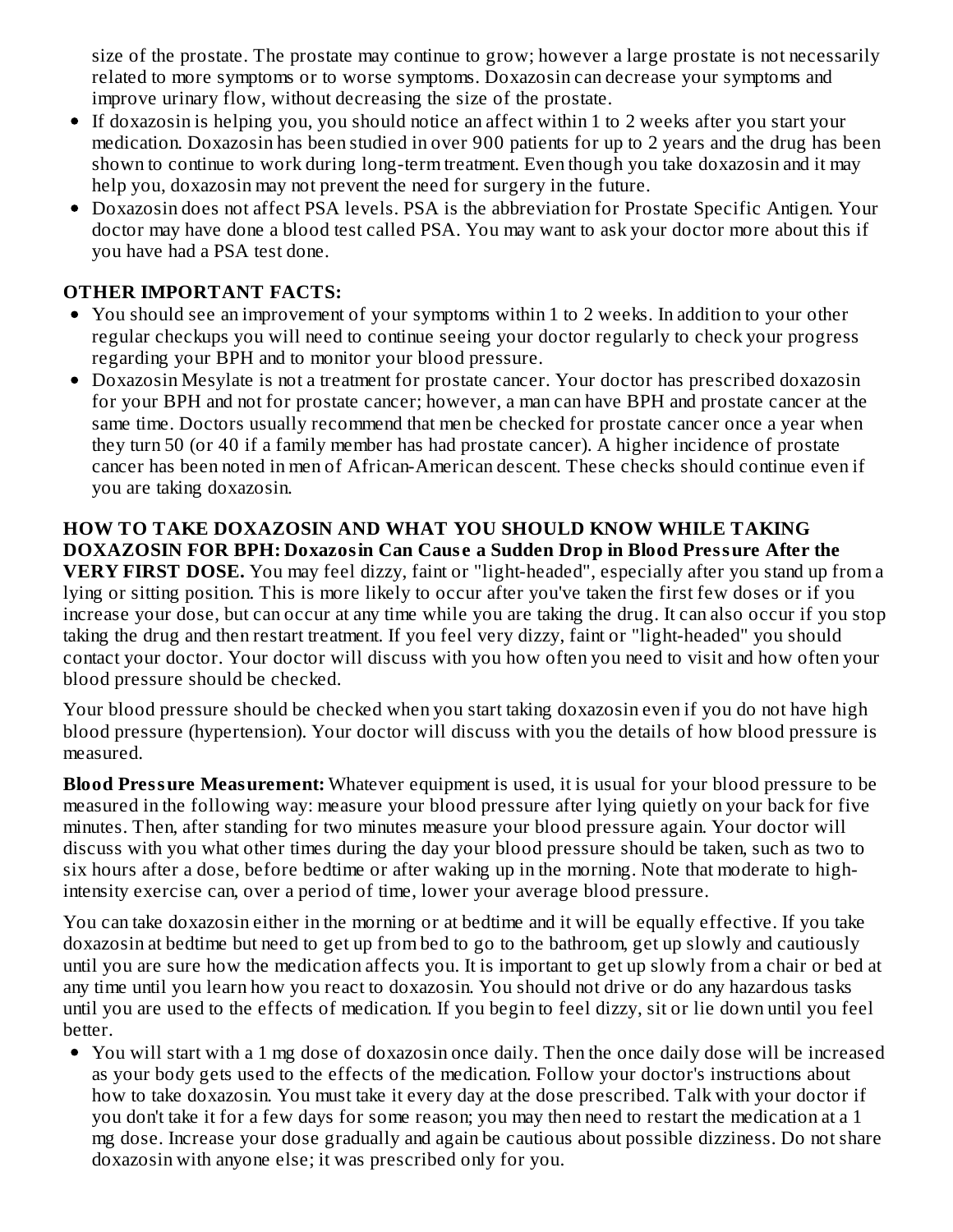- Other side effects you could have while taking doxazosin, in addition to lowering of the blood pressure, include dizziness, fatigue (tiredness), swelling of the feet and shortness of breath. Most side effects are mild. However, you should discuss any unexpected effects you notice with your doctor.
- **WARNING:** Extremely rarely, doxazosin and similar medications have caused painful erection of the penis, sustained for hours and unrelieved by sexual intercourse or masturbation. This condition is serious, and if untreated it can be followed by permanent inability to have an erection. If you have a prolonged abnormal erection, call your doctor or go to an emergency room as soon as possible.
- Keep doxazosin and all medicines out of the reach of children.  $\bullet$

#### **FOR MORE INFORMATION ABOUT DOXAZOSIN AND BPH TALK WITH YOUR DOCTOR, NURSE, PHARMACIST OR OTHER HEALTH CARE PROVIDER.**

Mylan Pharmaceuticals Inc. Morgantown, WV 26505

REVISED AUGUST 2007 PL:DXZN:R3

#### **PRINCIPAL DISPLAY PANEL**

Doxazosin Tablets, USP

 $1 \text{ mg}$ 



4 mg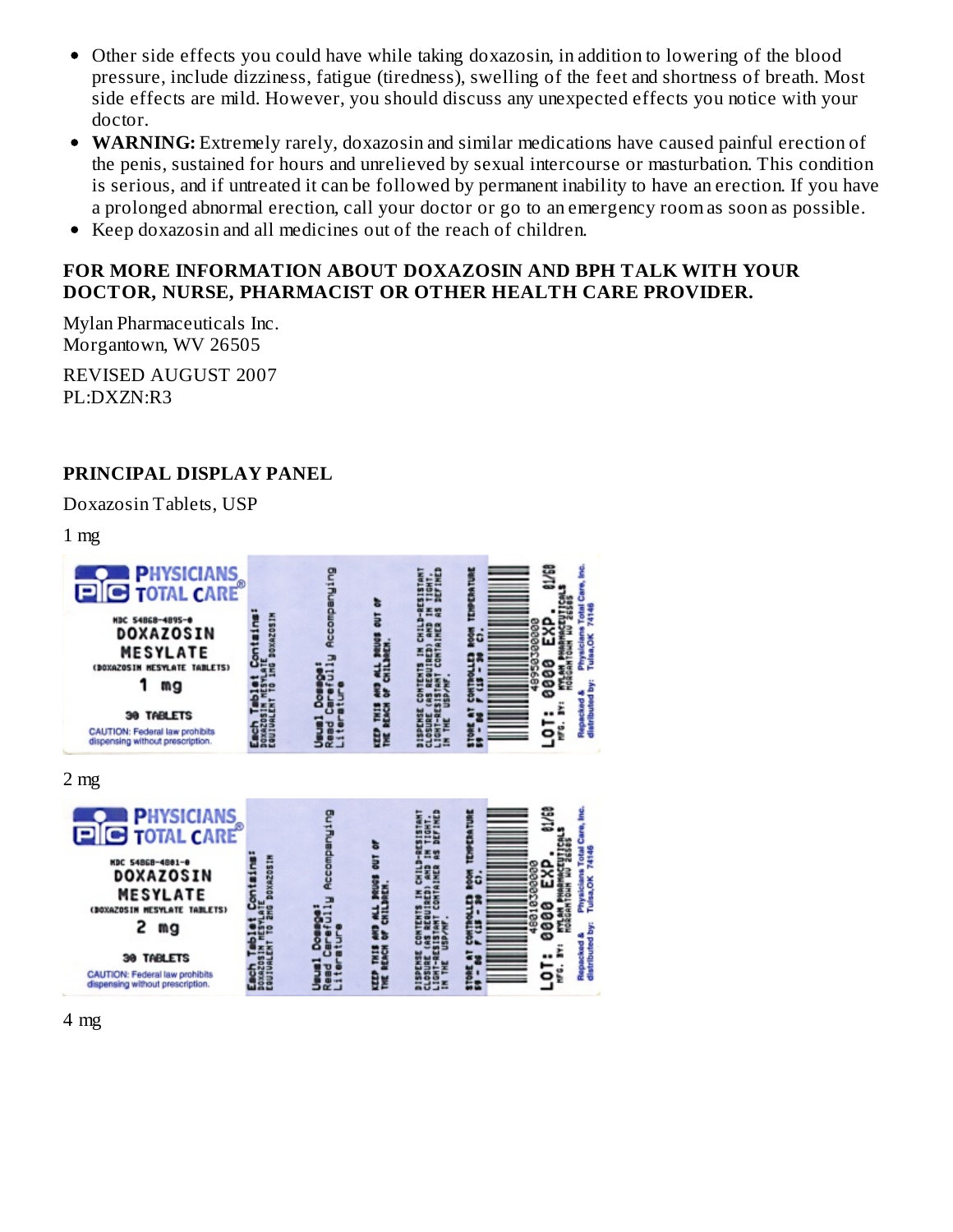



# **DOXAZOSIN**

doxazosin mesylate tablet

| <b>Product Information</b>     |      |                                                                          |
|--------------------------------|------|--------------------------------------------------------------------------|
| Product Type                   |      | HUMAN PRESCRIPTION DRUG Item Code (Source) NDC:54868-4895(NDC:0378-4021) |
| <b>Route of Administration</b> | ORAL |                                                                          |

| <b>Active Ingredient/Active Moiety</b>                                       |                          |                   |  |  |  |
|------------------------------------------------------------------------------|--------------------------|-------------------|--|--|--|
| Ingredient Name                                                              | <b>Basis of Strength</b> | Strength          |  |  |  |
| DO XAZO SIN MESYLATE (UNII: 86 P6 PQ K0 MU) (DO XAZO SIN - UNII:NW129 1F1W8) | DOXAZOSIN MESYLATE       | $1 \,\mathrm{mg}$ |  |  |  |

| <b>Inactive Ingredients</b>                               |                                                 |                     |            |  |  |
|-----------------------------------------------------------|-------------------------------------------------|---------------------|------------|--|--|
|                                                           | <b>Ingredient Name</b>                          |                     |            |  |  |
|                                                           | ANHYDROUS LACTOSE (UNII: 3SY5LH9PMK)            |                     |            |  |  |
| <b>SILICON DIO XIDE (UNII: ETJ7Z6XBU4)</b>                |                                                 |                     |            |  |  |
| <b>MAGNESIUM STEARATE (UNII: 70097M6I30)</b>              |                                                 |                     |            |  |  |
|                                                           | CELLULOSE, MICRO CRYSTALLINE (UNII: OP1R32D61U) |                     |            |  |  |
| <b>SODIUM LAURYL SULFATE (UNII: 368GB5141J)</b>           |                                                 |                     |            |  |  |
| SO DIUM STARCH GLYCOLATE TYPE A POTATO (UNII: 5856J3G2A2) |                                                 |                     |            |  |  |
|                                                           |                                                 |                     |            |  |  |
|                                                           |                                                 |                     |            |  |  |
| <b>Product Characteristics</b>                            |                                                 |                     |            |  |  |
| Color                                                     | white (white to off-white)                      | <b>Score</b>        | 2 pieces   |  |  |
| <b>Shape</b>                                              | <b>ROUND</b>                                    | <b>Size</b>         | 9mm        |  |  |
| <b>Flavor</b>                                             |                                                 | <b>Imprint Code</b> | $M:$ D $9$ |  |  |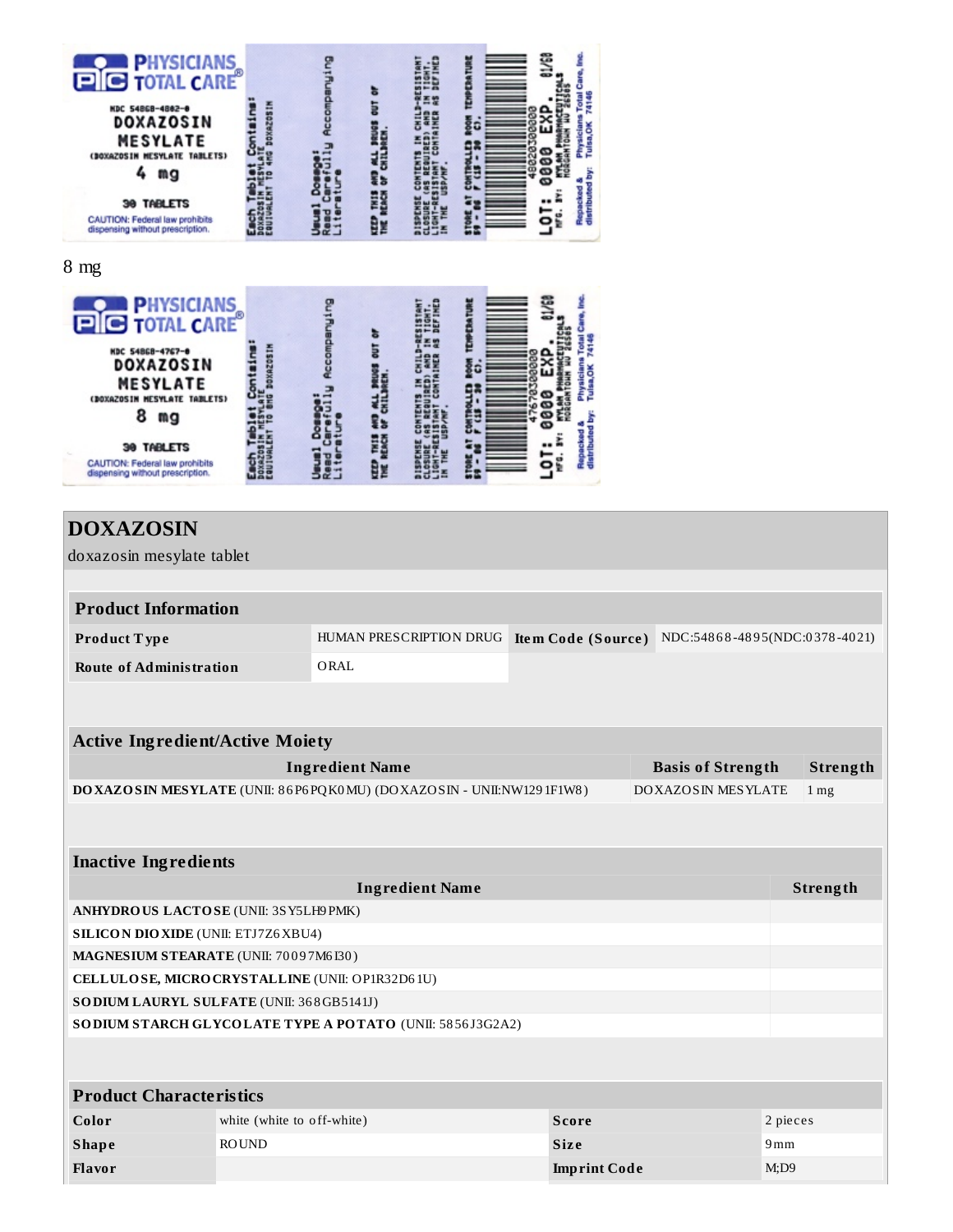| <b>Contains</b>                                                                                                        |              |                                                     |                     |                                                  |                          |                           |          |
|------------------------------------------------------------------------------------------------------------------------|--------------|-----------------------------------------------------|---------------------|--------------------------------------------------|--------------------------|---------------------------|----------|
|                                                                                                                        |              |                                                     |                     |                                                  |                          |                           |          |
|                                                                                                                        |              |                                                     |                     |                                                  |                          |                           |          |
| Packaging                                                                                                              |              |                                                     |                     |                                                  |                          |                           |          |
| <b>Item Code</b><br>#<br>1 NDC:54868-4895-0                                                                            |              | <b>Package Description</b>                          |                     | <b>Marketing Start Date</b>                      |                          | <b>Marketing End Date</b> |          |
| 2 NDC:54868-4895-1                                                                                                     |              | 30 in 1 BOTTLE, PLASTIC<br>100 in 1 BOTTLE, PLASTIC |                     |                                                  |                          |                           |          |
|                                                                                                                        |              |                                                     |                     |                                                  |                          |                           |          |
|                                                                                                                        |              |                                                     |                     |                                                  |                          |                           |          |
| <b>Marketing Information</b>                                                                                           |              |                                                     |                     |                                                  |                          |                           |          |
|                                                                                                                        |              |                                                     |                     |                                                  |                          |                           |          |
| <b>Marketing Category</b><br><b>ANDA</b>                                                                               | ANDA075509   | <b>Application Number or Monograph Citation</b>     |                     | <b>Marketing Start Date</b><br>08/14/2003        |                          | <b>Marketing End Date</b> |          |
|                                                                                                                        |              |                                                     |                     |                                                  |                          |                           |          |
|                                                                                                                        |              |                                                     |                     |                                                  |                          |                           |          |
| <b>DOXAZOSIN</b>                                                                                                       |              |                                                     |                     |                                                  |                          |                           |          |
| doxazosin mesylate tablet                                                                                              |              |                                                     |                     |                                                  |                          |                           |          |
|                                                                                                                        |              |                                                     |                     |                                                  |                          |                           |          |
| <b>Product Information</b>                                                                                             |              |                                                     |                     |                                                  |                          |                           |          |
| Product Type                                                                                                           |              | HUMAN PRESCRIPTION DRUG                             |                     | Item Code (Source) NDC:54868-4801(NDC:0378-4022) |                          |                           |          |
| <b>Route of Administration</b>                                                                                         |              | ORAL                                                |                     |                                                  |                          |                           |          |
|                                                                                                                        |              |                                                     |                     |                                                  |                          |                           |          |
|                                                                                                                        |              |                                                     |                     |                                                  |                          |                           |          |
| <b>Active Ingredient/Active Moiety</b>                                                                                 |              |                                                     |                     |                                                  |                          |                           |          |
|                                                                                                                        |              | <b>Ingredient Name</b>                              |                     |                                                  | <b>Basis of Strength</b> |                           | Strength |
| DO XAZO SIN MESYLATE (UNII: 86P6PQK0MU) (DO XAZOSIN - UNII:NW1291F1W8)<br><b>DOXAZOSIN MESYLATE</b><br>2 <sub>mg</sub> |              |                                                     |                     |                                                  |                          |                           |          |
|                                                                                                                        |              |                                                     |                     |                                                  |                          |                           |          |
|                                                                                                                        |              |                                                     |                     |                                                  |                          |                           |          |
| <b>Inactive Ingredients</b>                                                                                            |              |                                                     |                     |                                                  |                          |                           |          |
|                                                                                                                        |              | <b>Ingredient Name</b>                              |                     |                                                  |                          |                           | Strength |
| ANHYDROUS LACTOSE (UNII: 3SY5LH9 PMK)<br><b>SILICON DIO XIDE (UNII: ETJ7Z6 XBU4)</b>                                   |              |                                                     |                     |                                                  |                          |                           |          |
| MAGNESIUM STEARATE (UNII: 70097M6I30)                                                                                  |              |                                                     |                     |                                                  |                          |                           |          |
| CELLULOSE, MICRO CRYSTALLINE (UNII: OP1R32D61U)                                                                        |              |                                                     |                     |                                                  |                          |                           |          |
| SODIUM LAURYL SULFATE (UNII: 368GB5141J)                                                                               |              |                                                     |                     |                                                  |                          |                           |          |
| SO DIUM STARCH GLYCOLATE TYPE A POTATO (UNII: 5856J3G2A2)                                                              |              |                                                     |                     |                                                  |                          |                           |          |
| D&C RED NO. 30 (UNII: 2S42T2808B)                                                                                      |              |                                                     |                     |                                                  |                          |                           |          |
|                                                                                                                        |              |                                                     |                     |                                                  |                          |                           |          |
|                                                                                                                        |              |                                                     |                     |                                                  |                          |                           |          |
| <b>Product Characteristics</b>                                                                                         |              |                                                     |                     |                                                  |                          |                           |          |
| Color                                                                                                                  | pink         | <b>Score</b>                                        |                     |                                                  |                          | 2 pieces                  |          |
| <b>Shape</b><br>Flavor                                                                                                 | <b>ROUND</b> | <b>Size</b>                                         |                     |                                                  |                          | 9mm<br>M;D10              |          |
| <b>Contains</b>                                                                                                        |              |                                                     | <b>Imprint Code</b> |                                                  |                          |                           |          |
|                                                                                                                        |              |                                                     |                     |                                                  |                          |                           |          |
|                                                                                                                        |              |                                                     |                     |                                                  |                          |                           |          |
|                                                                                                                        |              |                                                     |                     |                                                  |                          |                           |          |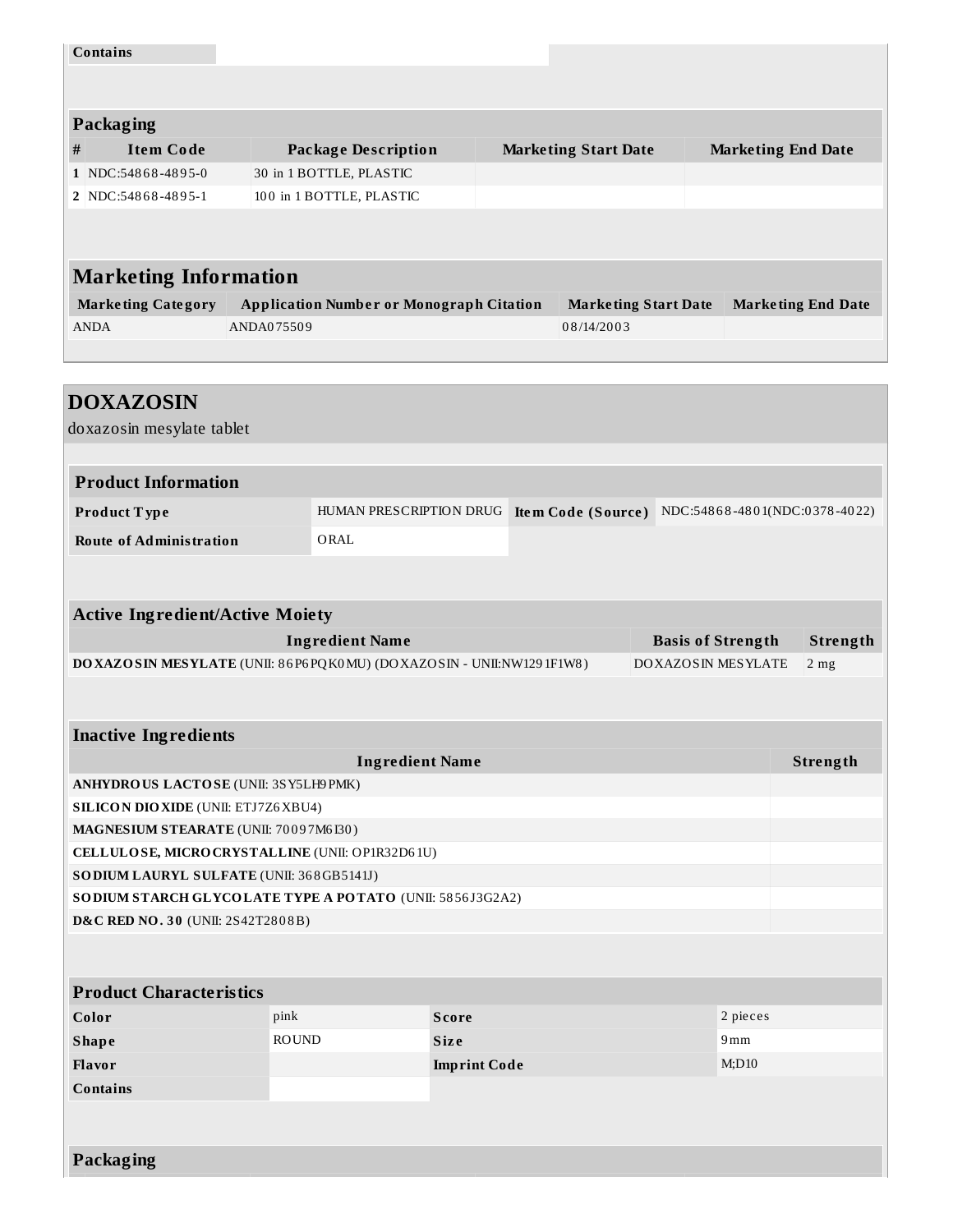| $\#$<br><b>Item Code</b>                                                                                        | <b>Package Description</b>                                     |                     | <b>Marketing Start Date</b>                                              |          | <b>Marketing End Date</b> |  |  |
|-----------------------------------------------------------------------------------------------------------------|----------------------------------------------------------------|---------------------|--------------------------------------------------------------------------|----------|---------------------------|--|--|
| 1 NDC:54868-4801-0                                                                                              | 30 in 1 BOTTLE, PLASTIC                                        |                     |                                                                          |          |                           |  |  |
| 2 NDC:54868-4801-1                                                                                              | 100 in 1 BOTTLE, PLASTIC                                       |                     |                                                                          |          |                           |  |  |
| 3 NDC:54868-4801-2                                                                                              | 60 in 1 BOTTLE, PLASTIC                                        |                     |                                                                          |          |                           |  |  |
| 4 NDC:54868-4801-3                                                                                              | 90 in 1 BOTTLE, PLASTIC                                        |                     |                                                                          |          |                           |  |  |
|                                                                                                                 |                                                                |                     |                                                                          |          |                           |  |  |
| <b>Marketing Information</b>                                                                                    |                                                                |                     |                                                                          |          |                           |  |  |
| <b>Marketing Category</b>                                                                                       | <b>Application Number or Monograph Citation</b>                |                     | <b>Marketing Start Date</b>                                              |          | <b>Marketing End Date</b> |  |  |
| <b>ANDA</b>                                                                                                     | ANDA075509                                                     |                     | 05/28/2003                                                               |          |                           |  |  |
|                                                                                                                 |                                                                |                     |                                                                          |          |                           |  |  |
|                                                                                                                 |                                                                |                     |                                                                          |          |                           |  |  |
| <b>DOXAZOSIN</b>                                                                                                |                                                                |                     |                                                                          |          |                           |  |  |
| doxazosin mesylate tablet                                                                                       |                                                                |                     |                                                                          |          |                           |  |  |
|                                                                                                                 |                                                                |                     |                                                                          |          |                           |  |  |
| <b>Product Information</b>                                                                                      |                                                                |                     |                                                                          |          |                           |  |  |
| Product Type                                                                                                    |                                                                |                     | HUMAN PRESCRIPTION DRUG Item Code (Source) NDC:54868-4802(NDC:0378-4024) |          |                           |  |  |
| <b>Route of Administration</b>                                                                                  | ORAL                                                           |                     |                                                                          |          |                           |  |  |
|                                                                                                                 |                                                                |                     |                                                                          |          |                           |  |  |
|                                                                                                                 |                                                                |                     |                                                                          |          |                           |  |  |
| <b>Active Ingredient/Active Moiety</b>                                                                          |                                                                |                     |                                                                          |          |                           |  |  |
|                                                                                                                 | <b>Ingredient Name</b><br>Strength<br><b>Basis of Strength</b> |                     |                                                                          |          |                           |  |  |
| DO XAZO SIN MESYLATE (UNII: 86P6PQK0MU) (DO XAZOSIN - UNII:NW1291F1W8)<br>DOXAZOSIN MESYLATE<br>4 <sub>mg</sub> |                                                                |                     |                                                                          |          |                           |  |  |
|                                                                                                                 |                                                                |                     |                                                                          |          |                           |  |  |
|                                                                                                                 |                                                                |                     |                                                                          |          |                           |  |  |
| <b>Inactive Ingredients</b>                                                                                     |                                                                |                     |                                                                          |          |                           |  |  |
|                                                                                                                 | <b>Ingredient Name</b>                                         |                     |                                                                          |          | Strength                  |  |  |
| ANHYDROUS LACTOSE (UNII: 3SY5LH9PMK)                                                                            |                                                                |                     |                                                                          |          |                           |  |  |
| <b>SILICON DIO XIDE (UNII: ETJ7Z6 XBU4)</b>                                                                     |                                                                |                     |                                                                          |          |                           |  |  |
| MAGNESIUM STEARATE (UNII: 70097M6I30)                                                                           |                                                                |                     |                                                                          |          |                           |  |  |
| CELLULOSE, MICRO CRYSTALLINE (UNII: OP1R32D61U)                                                                 |                                                                |                     |                                                                          |          |                           |  |  |
|                                                                                                                 |                                                                |                     | SODIUM LAURYL SULFATE (UNII: 368GB5141J)                                 |          |                           |  |  |
|                                                                                                                 | SO DIUM STARCH GLYCOLATE TYPE A POTATO (UNII: 5856J3G2A2)      |                     |                                                                          |          |                           |  |  |
| FD&C BLUE NO. 2 (UNII: L06K8R7DQK)                                                                              |                                                                |                     |                                                                          |          |                           |  |  |
|                                                                                                                 |                                                                |                     |                                                                          |          |                           |  |  |
|                                                                                                                 |                                                                |                     |                                                                          |          |                           |  |  |
|                                                                                                                 |                                                                |                     |                                                                          |          |                           |  |  |
| <b>Product Characteristics</b>                                                                                  |                                                                |                     |                                                                          |          |                           |  |  |
| Color                                                                                                           | blue                                                           | <b>Score</b>        |                                                                          | 2 pieces |                           |  |  |
| <b>Shape</b>                                                                                                    | <b>ROUND</b>                                                   | Size                |                                                                          | 9mm      |                           |  |  |
| Flavor                                                                                                          |                                                                | <b>Imprint Code</b> |                                                                          | $M;$ D11 |                           |  |  |
| <b>Contains</b>                                                                                                 |                                                                |                     |                                                                          |          |                           |  |  |
|                                                                                                                 |                                                                |                     |                                                                          |          |                           |  |  |
|                                                                                                                 |                                                                |                     |                                                                          |          |                           |  |  |
| <b>Packaging</b><br><b>Item Code</b><br>#                                                                       | <b>Package Description</b>                                     |                     | <b>Marketing Start Date</b>                                              |          | <b>Marketing End Date</b> |  |  |

**2** NDC:54868-4802-1 100 in 1 BOTTLE, PLASTIC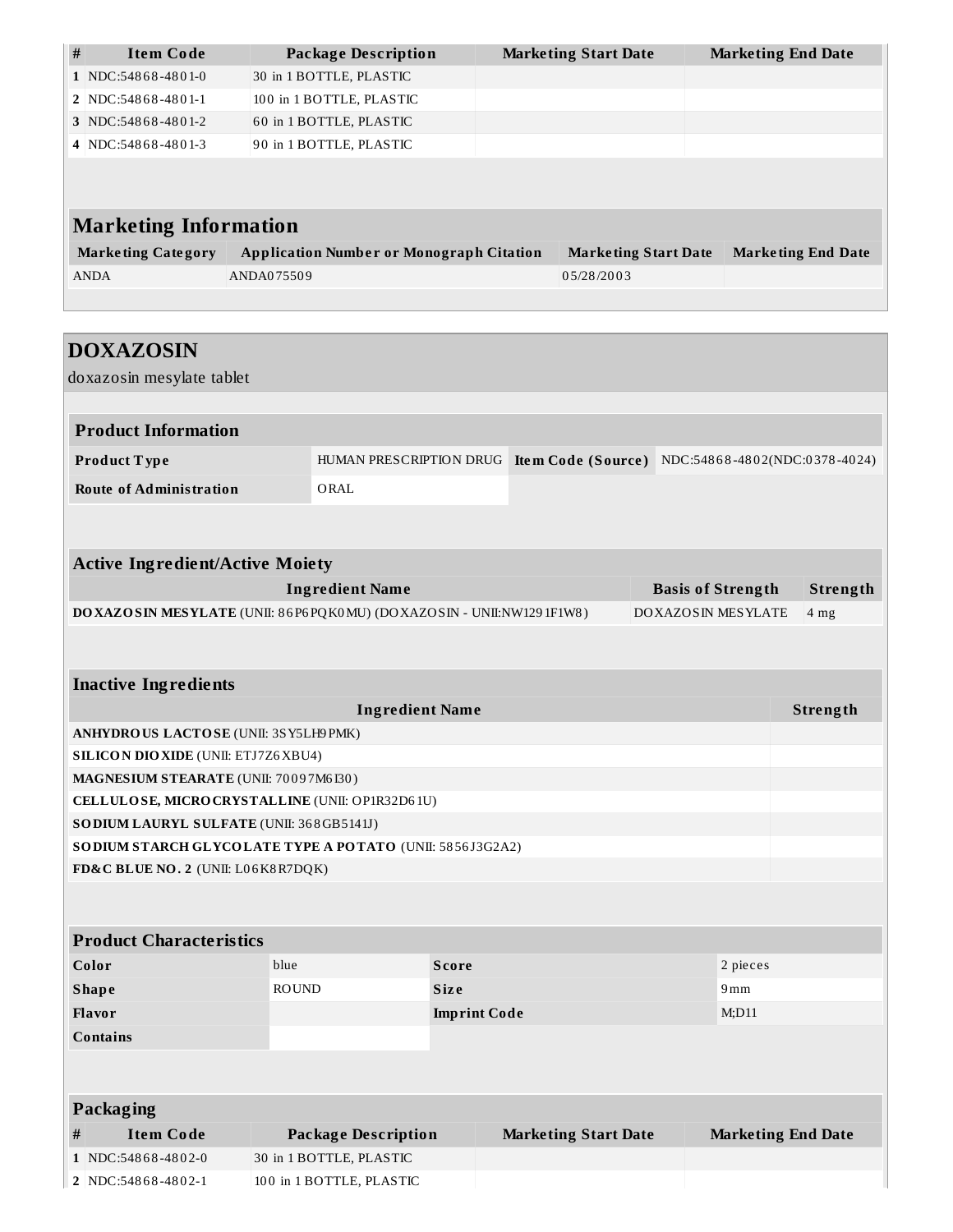| 3 NDC:54868-4802-2           | 60 in 1 BOTTLE, PLASTIC                         |                             |                           |
|------------------------------|-------------------------------------------------|-----------------------------|---------------------------|
| 4 NDC:54868-4802-3           | 25 in 1 BOTTLE, PLASTIC                         |                             |                           |
| 5 NDC:54868-4802-4           | 90 in 1 BOTTLE, PLASTIC                         |                             |                           |
|                              |                                                 |                             |                           |
|                              |                                                 |                             |                           |
| <b>Marketing Information</b> |                                                 |                             |                           |
| <b>Marketing Category</b>    | <b>Application Number or Monograph Citation</b> | <b>Marketing Start Date</b> | <b>Marketing End Date</b> |
| <b>ANDA</b>                  | ANDA075509                                      | 05/28/2003                  |                           |
|                              |                                                 |                             |                           |

| <b>DOXAZOSIN</b>                                                    |                         |                     |                                                  |                          |          |  |
|---------------------------------------------------------------------|-------------------------|---------------------|--------------------------------------------------|--------------------------|----------|--|
| doxazosin mesylate tablet                                           |                         |                     |                                                  |                          |          |  |
|                                                                     |                         |                     |                                                  |                          |          |  |
| <b>Product Information</b>                                          |                         |                     |                                                  |                          |          |  |
| Product Type                                                        | HUMAN PRESCRIPTION DRUG |                     | Item Code (Source) NDC:54868-4767(NDC:0378-4028) |                          |          |  |
| <b>Route of Administration</b>                                      | ORAL                    |                     |                                                  |                          |          |  |
|                                                                     |                         |                     |                                                  |                          |          |  |
|                                                                     |                         |                     |                                                  |                          |          |  |
| <b>Active Ingredient/Active Moiety</b>                              |                         |                     |                                                  |                          |          |  |
|                                                                     | <b>Ingredient Name</b>  |                     |                                                  | <b>Basis of Strength</b> | Strength |  |
| DOXAZOSIN MESYLATE (UNII: 86P6PQK0MU) (DOXAZOSIN - UNII:NW1291F1W8) |                         |                     |                                                  | DOXAZOSIN MESYLATE       | $8$ mg   |  |
|                                                                     |                         |                     |                                                  |                          |          |  |
|                                                                     |                         |                     |                                                  |                          |          |  |
| <b>Inactive Ingredients</b>                                         |                         |                     |                                                  |                          |          |  |
|                                                                     | <b>Ingredient Name</b>  |                     |                                                  |                          | Strength |  |
| ANHYDROUS LACTOSE (UNII: 3SY5LH9PMK)                                |                         |                     |                                                  |                          |          |  |
| <b>SILICON DIO XIDE (UNII: ETJ7Z6 XBU4)</b>                         |                         |                     |                                                  |                          |          |  |
| <b>MAGNESIUM STEARATE (UNII: 70097M6I30)</b>                        |                         |                     |                                                  |                          |          |  |
| CELLULOSE, MICRO CRYSTALLINE (UNII: OP1R32D61U)                     |                         |                     |                                                  |                          |          |  |
| SO DIUM LAURYL SULFATE (UNII: 368GB5141J)                           |                         |                     |                                                  |                          |          |  |
| SO DIUM STARCH GLYCOLATE TYPE A POTATO (UNII: 5856J3G2A2)           |                         |                     |                                                  |                          |          |  |
| FD&C BLUE NO. 2 (UNII: L06K8R7DQK)                                  |                         |                     |                                                  |                          |          |  |
| D&C RED NO. 30 (UNII: 2S42T2808B)                                   |                         |                     |                                                  |                          |          |  |
|                                                                     |                         |                     |                                                  |                          |          |  |
| <b>Product Characteristics</b>                                      |                         |                     |                                                  |                          |          |  |
| Color                                                               | purple                  | <b>Score</b>        |                                                  | 2 pieces                 |          |  |
| <b>Shape</b>                                                        | <b>ROUND</b>            | <b>Size</b>         |                                                  | 9mm                      |          |  |
| <b>Flavor</b>                                                       |                         | <b>Imprint Code</b> |                                                  | M;D12                    |          |  |
| <b>Contains</b>                                                     |                         |                     |                                                  |                          |          |  |
|                                                                     |                         |                     |                                                  |                          |          |  |
|                                                                     |                         |                     |                                                  |                          |          |  |

# **Packaging # Item Code Package Description Marketing Start Date Marketing End Date 1** NDC:548 6 8 -476 7-0 30 in 1 BOTTLE, PLASTIC **2** NDC:54868-4767-1 100 in 1 BOTTLE, PLASTIC